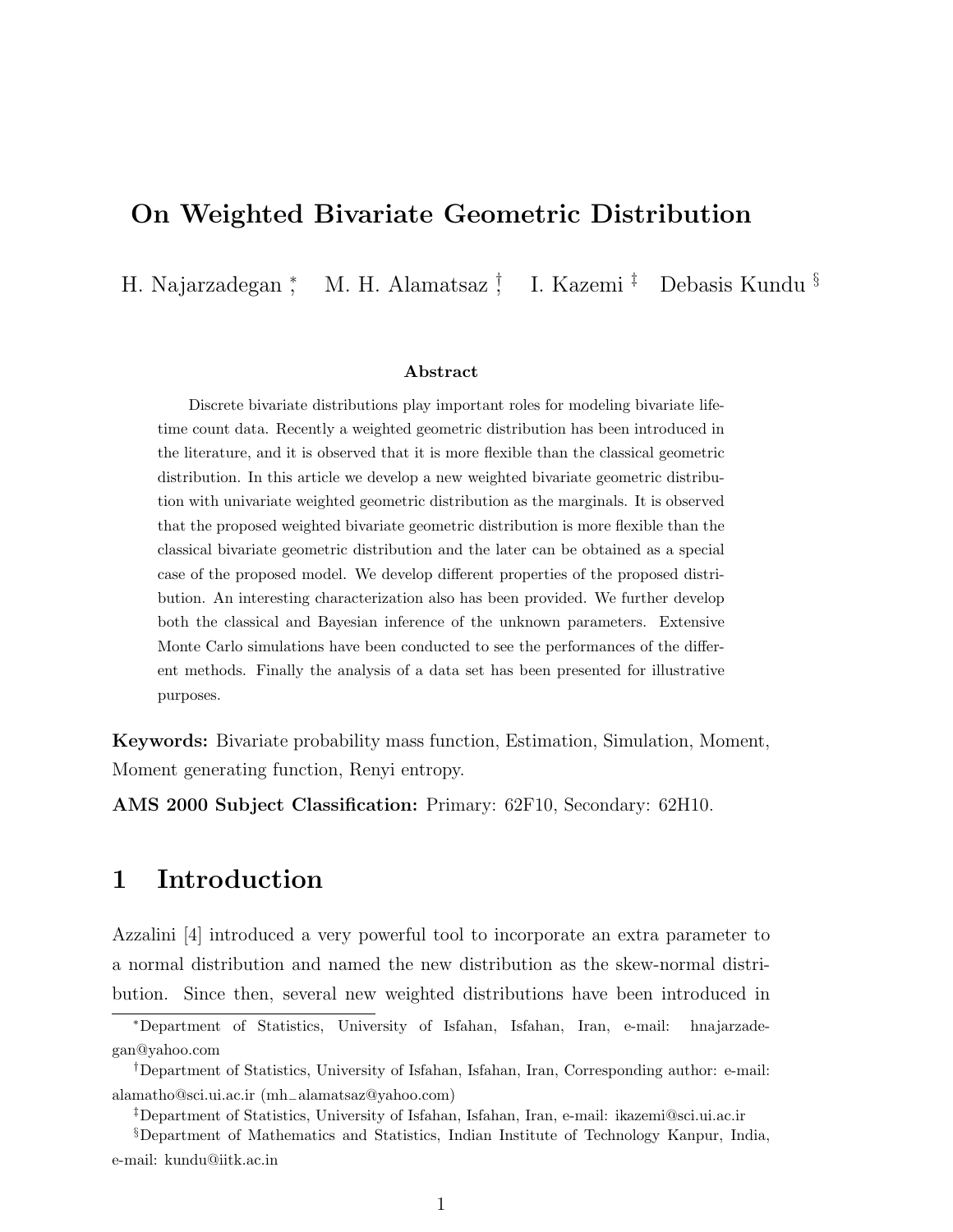the literature based on Azzalini [4]'s method, see for example the monograph on the skew-elliptical distributions by Genton [8], weighted exponential distribution by Gupta and Kundu [9], two-parameter weighted exponential (TWE) distribution by Shakhatreh [19] and generalized weighted exponential (GWE) distribution by Kharazmi et al. [11], and the references cited therein. Although an extensive amount of work has been done on continuous univariate distributions, the amount of work on the discrete distribution is quite insignificant. Recently, Bhati and Joshi [6] introduced a weighted geometric (WGE) distribution and Najarzadegan and Alamatsaz [16] provided a generalization of the weighted geometric distribution (GWG) based on the method of Azzalini [4].

A random variable X is said to have a WGE distribution with parameters  $\alpha$  and  $\lambda$ , denoted by  $WGE(\alpha, \lambda)$ , if it has the following probability mass function (PMF)

$$
P(X = x) = \frac{(1-p)(1-p^{\lambda+1})}{(1-p^{\lambda})} p^{x-1} (1-p^{\lambda x}), \quad x \in \mathcal{N}_1 = \{1, 2, \ldots\},
$$

where  $\lambda > 0$  and  $0 < p < 1$ . It is observed that the WGE provides a better fit than the classic geometric distribution and it has certain advantages over a discrete analogue of the generalized exponential distribution proposed by Nekoukhou et al. [17]. It is further observed that when  $\lambda \in \mathcal{N}_1$ , then the WGE distribution can be constructed by using Azzalini [4]'s method on geometric (GE) distributions as follows.

Suppose that  $X_1$  and  $X_2$  are two independent and identically distributed geometric random variabes with mean  $\frac{1}{1-p}$ , then for  $\lambda \in \mathcal{N}_1 = \{1, 2, ...\}$  we have

$$
X \stackrel{d}{=} X_1 | \big( X_2 < \lambda X_1 \big).
$$

where  $\stackrel{d}{=}$  means equality in distribution. It can be easily shown that the PMF of the WGE distribution is unimodal for all values  $0 < \lambda < \infty$  and  $0 < p < 1$ . The corresponding cumulative distribution function (CDF) and the hazard rate function (HRF) of the WGE distribution are

$$
F(x) = 1 - \frac{\{1 - p^{\lambda + 1} - p^{\lambda([x] + 1)}(1 - p)\}}{1 - p^{\lambda}} p^{[x]} \qquad x \ge 1,
$$

where [.] is the integer function and

$$
h(x) = \frac{(1-p)(1-p^{\lambda+1})p^{x-1}(1-p^{\lambda x})}{\{1-p^{\lambda+1}-p^{\lambda(x+1)}(1-p)\}p^x}, \qquad x = 1, 2, \dots,
$$

respectively. As we can see, the CDF and HRF have explicit forms, hence it can be used quite conveniently to analyze discrete univariate data. The discrete WGE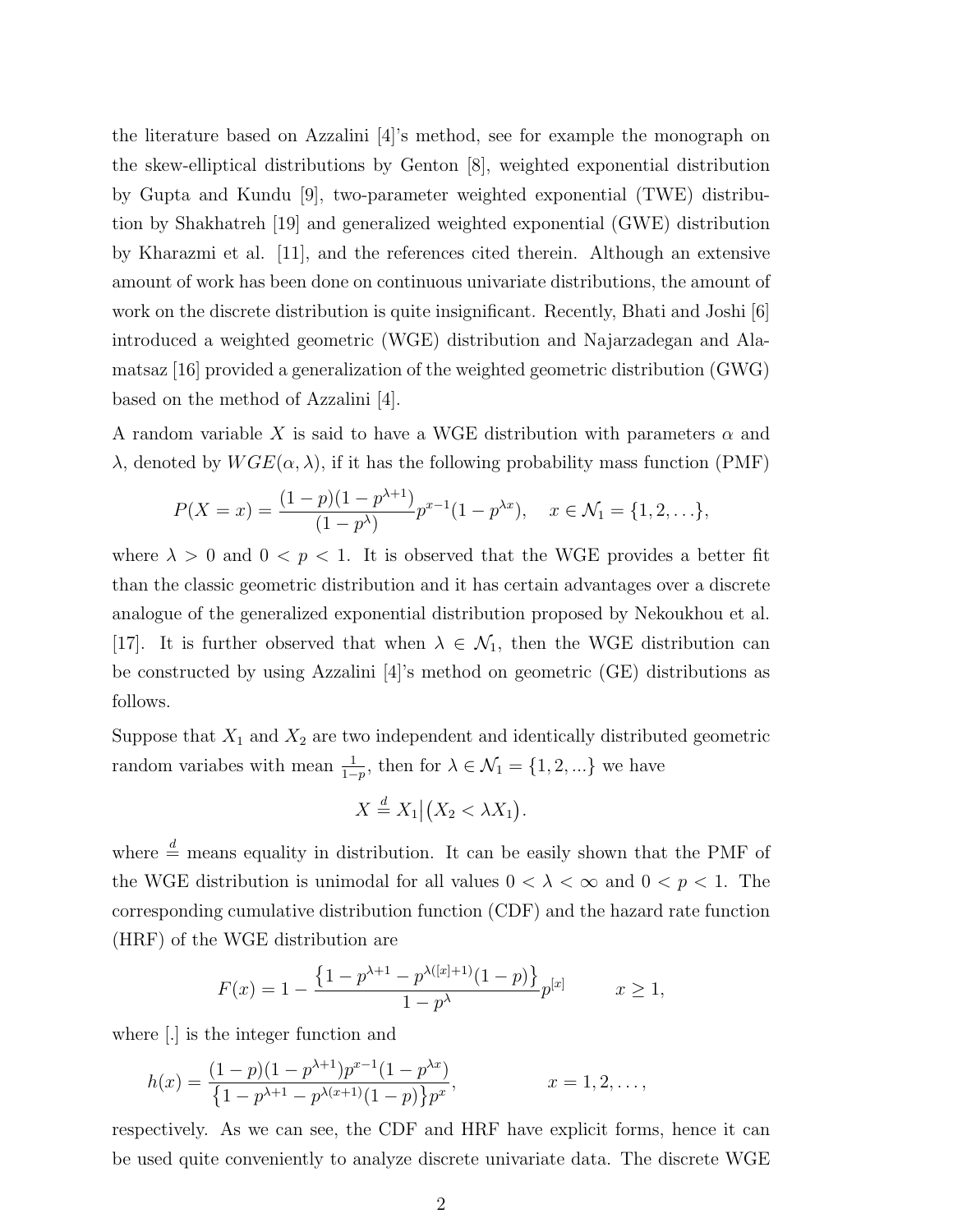distribution has a non-decreasing HRF for all  $\lambda$  and p. It has also been observed that the shapes of the PMF of the WGE distribution are very similar to those of the PMFs of the discrete generalized exponential, discrete Weibull and discrete gamma distributions. The moment generating function (MGF) of  $WG(\lambda, p)$  can be obtained as

$$
M_X(t) = \frac{(1-p)(1-p^{\lambda+1})e^t}{(1-pe^t)(1-p^{\lambda+1}e^t)}, \qquad t \in (-\infty, \infty).
$$
 (1)

The mean and variance of a WGE distribution are given by

$$
E(X) = \frac{1 - p^{\lambda + 2}}{(1 - p)(1 - p^{\lambda + 1})} \quad \text{and} \quad Var(X) = \frac{p}{(1 - p)^2} + \frac{p^{\lambda + 1}}{(1 - p^{\lambda + 1})^2}.
$$

Moreover, suppose that  $Z$  and  $W$  are two independent geometric random variables with means  $\frac{1}{1-p}$  and  $\frac{p^{\lambda+1}}{1-p^{\lambda+1}}$  $\frac{p^{n+1}}{1-p^{n+1}}$ , respectively, then from the MGF (1), it can be easily obtained that

$$
Z + W \sim WG(\lambda, p). \tag{2}
$$

The above characterization (2) can be used quite conveniently to generate random sample from a WGE distribution. It can be used for other purposes also. For example, from (2) it easily follows that if  $X_1, \ldots, X_n$  are independent identically distributed (i.i.d.) WGE random variables then  $\sum_{n=1}^{n}$  $i=1$  $X_i$  can be written as the sum of two independent negative binomial random variables. For other mathematical properties and for different estimation procedures, one is referred to Bhati and Joshi [6].

Although, an extensive amount of work has been done in generalizing Azzalini's method for different univariate distributions, and for multivariate symmetric distributions, not that much of work has been done for multivariate non-negative random variables. Recently, Al-Mutairi et al. [1, 2] developed bivariate/ multivariate distributions with weighted exponential and weighted Weibull marginals, respectively. Jamalizadeh and Kundu [10] developed new weighted MarshallOlkin bivariate exponential (WMOBE) distribution using the idea of Azzalini [4]. Interestingly, no work has been done in developing bivariate/ multivariate discrete models along this line.

In real situations, sometimes we cannot measure the life length of a device on a continuous scale. It has been observed that Azzalini's method provides a powerful tool in developing very flexible univariate and multivariate continuous distributions. However, there seems to have been not any attempt to construct discrete bivariate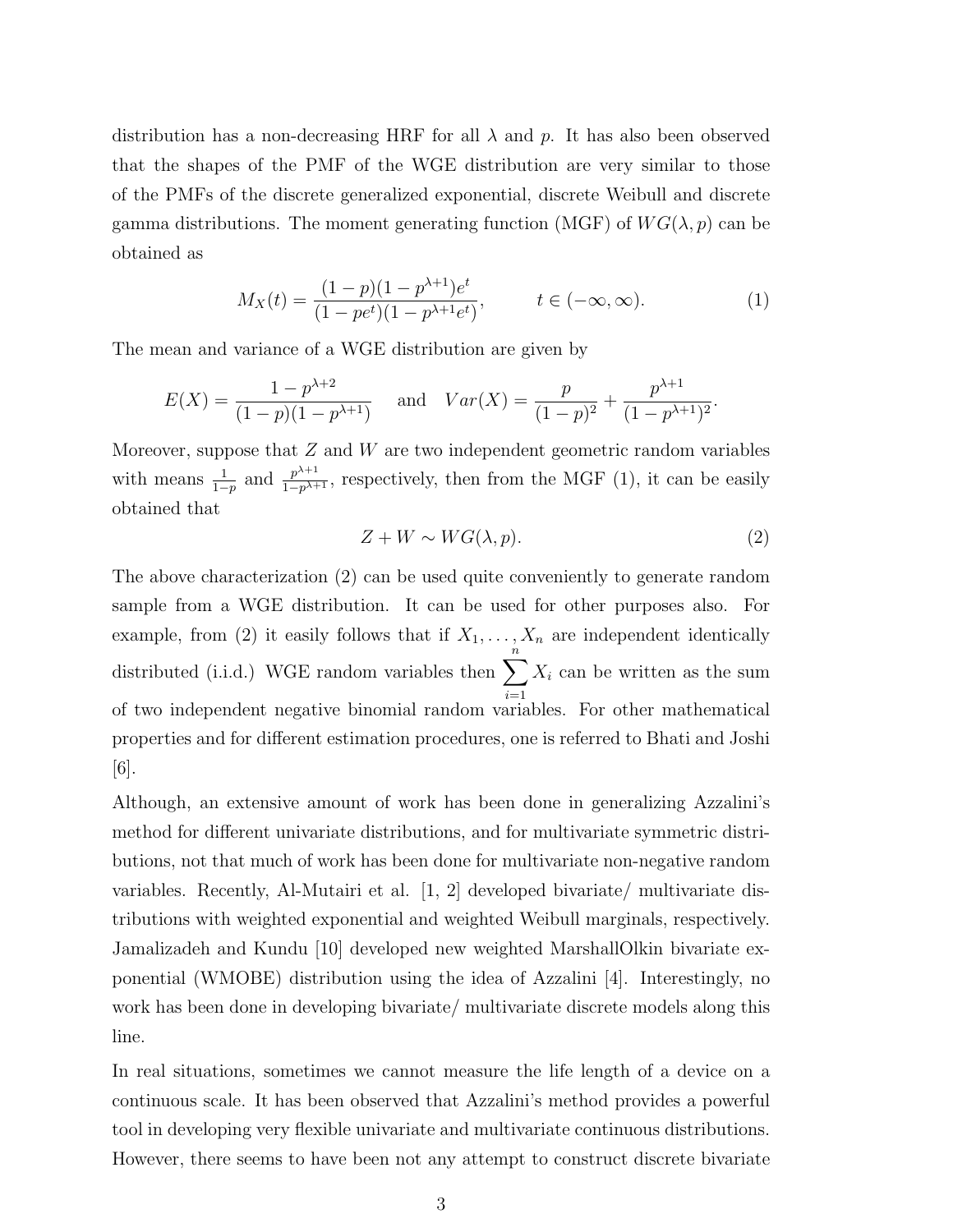distributions using the idea of Azzalini [4]. This paper is an attempt towards that direction. The aim of this article is to propose a new discrete weighted bivariate geometric (WBGE) distribution with WGE marginals, by implementing an idea that is similar to Azzalini's method which was introduced by Jamalizadeh and Kundu [10]. The WBGE distribution can also be constructed as a hidden truncation model which was proposed by Arnold and Beaver [3]. In fact, this interpretation is one of the basic motivations of our proposed model. It is observed that the proposed WBGE has four parameters, and due to presence of one extra parameter, the joint PMF of a WBGE distribution is more flexible than the joint PMF of a bivariate geometric (BGE) distribution. Moreover, the BGE can be obtained as a limiting case of the WBGE distribution. We have derived several properties of the proposed model and provided several characteristics. We have also developed both classical and Bayesian inference of the unknown parameters. Extensive simulation experiments have been performed to see the performances of the different methods and one data analysis has been performed for illustrative purposes.

The rest of the paper is organized as follows. In Section 2, we define the proposed WBGE distribution. The PMF, CDF and some basic statistical properties of the WBGE distribution are provided in this section. In Section 3, we drive some other important properties and characteristics of a WBGE distribution. The maximum likelihood estimators (MLEs) and the Bayes estimators of the model parameters are discussed in Section 4. In Section 5, we compare the performances of the different estimators based on extensive Monte Carlo simulations. In Section 6, we provide the analysis of a data set for illustrative purposes, and finally we conclude the paper in Section 7.

### 2 Definition and Basic Properties

The BGE distribution was originally introduced by Basu and Dhar [5]. A bivariate random vector  $(Y_1, Y_2)$  is said to have a BGE distribution, denoted by  $BGE(p_1, p_2, p_3)$ , if it has the joint PMF

$$
f_{Y_1,Y_2}(y_1,y_2) = \begin{cases} (1-p_1)(1-p_2p_3)(p_2p_3)^{y_2-1}p_1^{y_1-1}, & \text{if } y_2 > y_1, \\ (1-p_2)(1-p_1p_3)(p_1p_3)^{y_1-1}p_2^{y_2-1}, & \text{if } y_1 > y_2, \\ (1-p_1p_3-p_2p_3+p_1p_2p_3)(p_1p_2p_3)^{y-1}, & \text{if } y_1 = y_2 = y \end{cases}
$$
(3)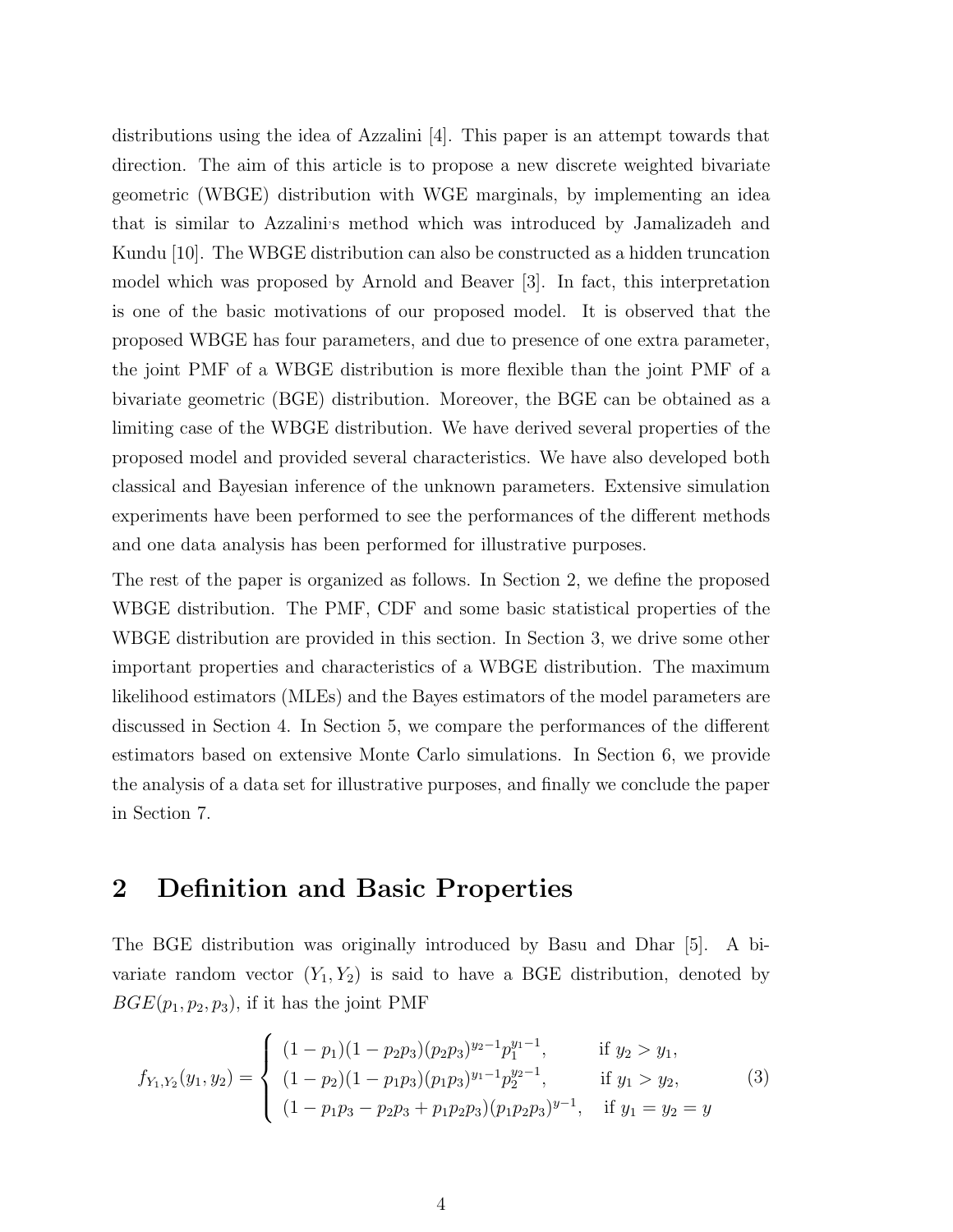where  $y_1, y_2 \in \mathcal{N}_1$  and  $0 < p_1, p_2, p_3 < 1$ . It may be mentioned that Basu and Dhar [5] obtained the BGE distribution as follows:

$$
(Y_1, Y_2) \stackrel{d}{=} (min(V_1, V_3), min(V_2, V_3))
$$

where  $V_1$ ,  $V_2$  and  $V_3$  are independent GE random variables with means  $\frac{1}{1-p_1}$ ,  $\frac{1}{1-p_1}$  $1-p_2$ and  $\frac{1}{1-p_3}$ , respectively. This is popularly known as the trivariate reduction technique and it was used by Marshall and Olkin [15] to construct the MOBE distribution. Now, following the idea proposed by Jamalizadeh and Kundu [10], we would like to

define the WBGE distribution as follows. [13]

**Definition 2.1.** Suppose  $(Y_1, Y_2)$  is a BGE random vector with joint PMF (3) and Y is a  $GE(1 - p_4)$  random variable independent of  $(Y_1, Y_2)$  with the PMF

$$
P(Y = y) = (1 - p_4)p_4^{y-1}, \qquad y = 1, 2, 3, \dots \tag{4}
$$

where  $0 < p_4 < 1$ . Then, we say that a random vector  $(X_1, X_2)$  has a WBGE distribution if

$$
(X_1, X_2) \stackrel{d}{=} (Y_1, Y_2) | Y < \min\{Y_1, Y_2\}.
$$
 (5)

Hereafter, this is denoted by  $(X_1, X_2) \sim W BGE(p_1, p_2, p_3, p_4)$ .

Now, we obtain the joint PMF of a WBGE distribution in the following theorem.

Theorem 2.1. Suppose  $(X_1, X_2) \sim WBGE(p_1, p_2, p_3, p_4)$ , then the PMF of  $(X_1, X_2)$ is given by

$$
f_{X_1,X_2}(x_1,x_2) = \begin{cases} K(1-p_1)(1-p_2p_3)(p_2p_3)^{x_2-1}p_1^{x_1-1}(1-p_4^{x_1}), & \text{if } x_2 > x_1, \\ K(1-p_2)(1-p_1p_3)(p_1p_3)^{x_1-1}p_2^{x_2-1}(1-p_4^{x_2}), & \text{if } x_1 > x_2, \\ K(1-p_1p_3-p_2p_3+p_1p_2p_3)(p_1p_2p_3)^{x-1}(1-p_4^x), & \text{if } x_1 = x_2 = x \end{cases}
$$
(6)

where  $K^{-1} = \frac{1-p_4}{1-p_1p_2r_1}$  $\frac{1-p_4}{1-p_1p_2p_3p_4}$  and  $x_1, x_2 \in N_1$ .

Proof: See in the Appendix.

Here in following theorem we shall establish that the WBGE distribution can be constructed as a hidden truncation model.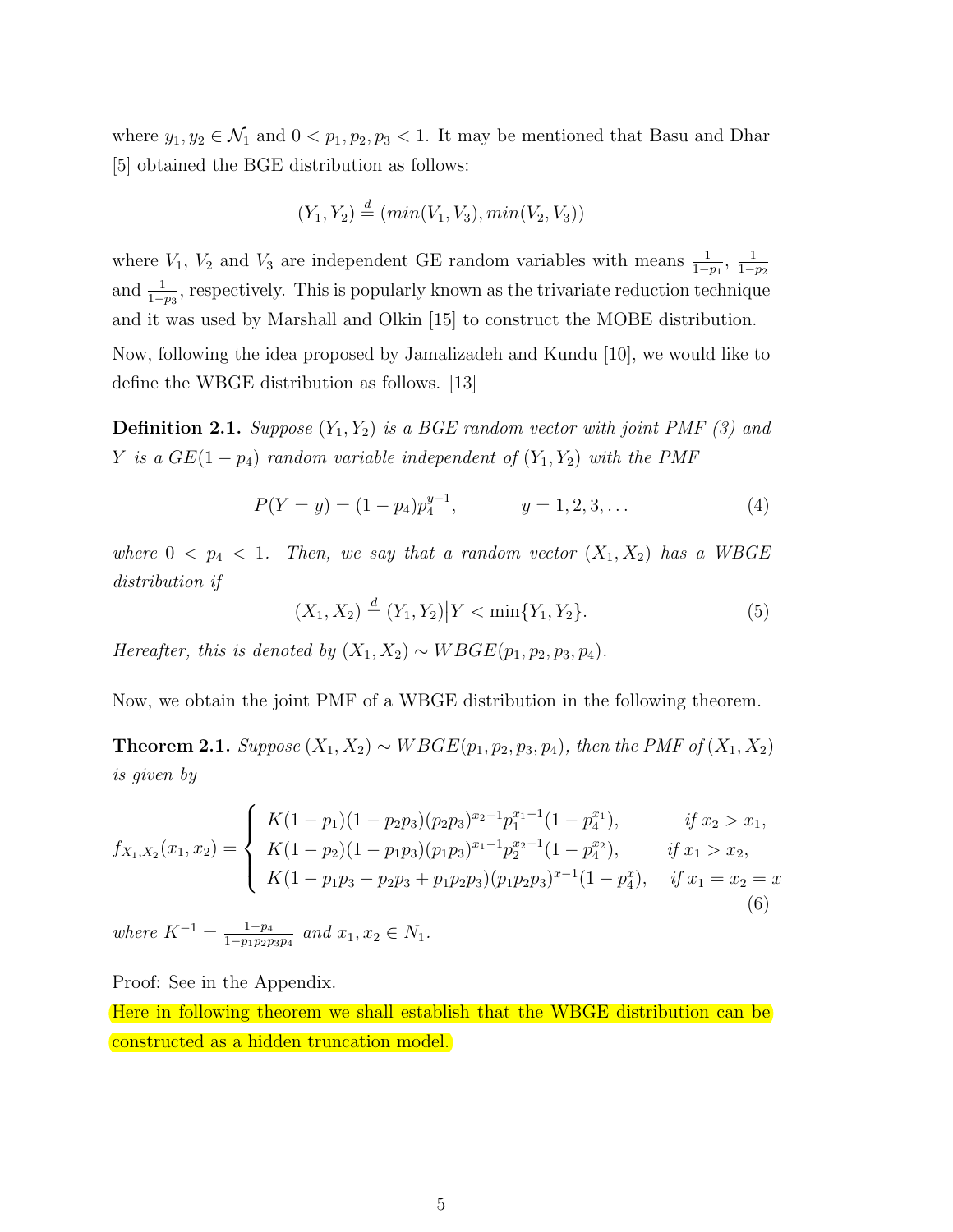

Figure 1: The plot of the joint PMF (6) when  $p_1 = p_2 = p_3 = 0.9$  and (a)  $p_4 = 0.9$ (b)  $p_4 = 0.9^4$  (c)  $p_4 = 0.9^9$  (d)  $p_4 = 0.9^{17}$ 

**Theorem 2.2.** Let 
$$
V_1
$$
,  $V_2$  and  $V_3$  be three dependent random variables with the following joint pmf  
\nfollowing joint pmf  
\n
$$
(1-p_4)(1-p_1)(1-p_2p_3)(p_2p_3)^{v_2-1}p_1^{v_1-1}p_4^{v_3v_1-1}, \t if v_2 > v_1,
$$
\n
$$
(1-p_4)(1-p_2)(1-p_1p_3)(p_1p_3)^{v_1-1}p_2^{v_2-1}p_4^{v_3v_2-1}, \t if v_1 > v_2,
$$
\n
$$
(1-p_4)(1-p_1p_3-p_2p_3+p_1p_2p_3)(p_1p_2p_3)^{v-1}p_4^{v_3v-1}, \t if v_1 = v_2 = v
$$
\nwhere  $v_1, v_2, v_3 \in N_1$ . Then the conditional random variables  $((V_1, V_2)]V_3 < 1$  has  
\nWBGE distribution.

**PROOF:** The proof follows simply using conditional probability for  $((V_1, V_2) | V_3|$ <  $1$ ).  $\Box$ 

In Figure 1 we provide the plots of the joint PMF  $(6)$  for different values of  $p_4$ , for fixed  $p_1 = p_2 = p_3 = .9$ . It is observed that as  $p_4$  decreases, the mode of the distribution moves towards the origin. In particular, when  $p_4 \rightarrow 0$ , the joint PMF (6) reduces to the joint PMF (3). Indeed, we have the following relation between the joint PMF (6) and the joint PMF (3)

$$
f_{X_1,X_2}(x_1,x_2) = K(1 - p_4^{\min(x_1,x_2)}) f_{Y_1,Y_2}(x_1,x_2). \tag{8}
$$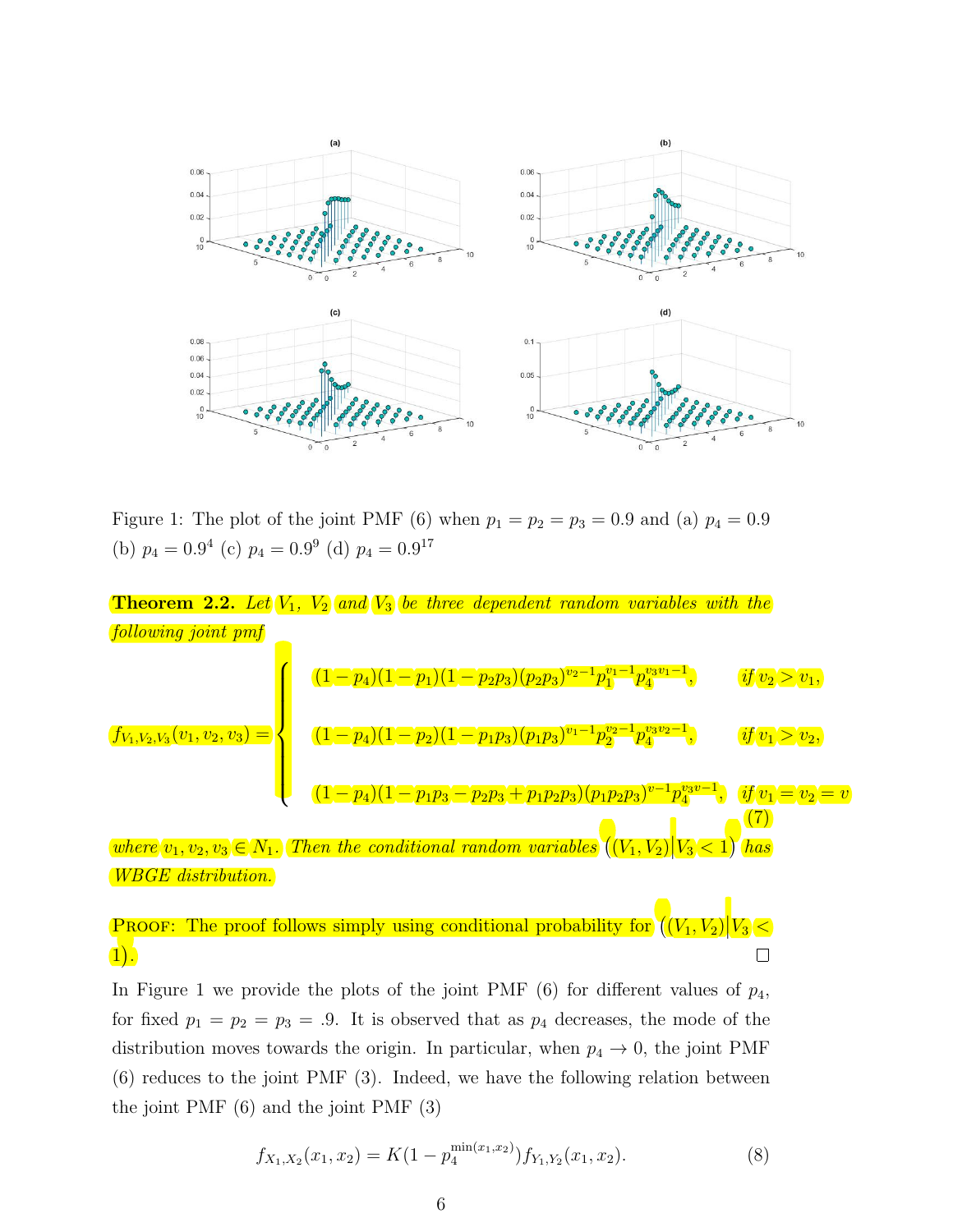In fact,  $K(1-p_4^{\min(x_1,x_2)})$  $\binom{\text{min}(x_1, x_2)}{4}$  is the weight function to construct a WBGE distribution from a BGE distribution. Now, in the next two theorems we obtain the CDF of a WBGE distribution.

Theorem 2.3. If  $(X_1, X_2)$  ∼ WBGE( $p_1, p_2, p_3, p_4$ ), then the joint CDF of  $(X_1, X_2)$ is given by

$$
F(x_1, x_2) = P(X_1 \le x_1, X_2 \le x_2) = \begin{cases} K F_1(x_1, x_2), & \text{if } x_1 > x_2, \\ K F_2(x_1, x_2), & \text{if } x_2 > x_1, \\ K F_0(x_1, x_2), & \text{if } x_1 = x_2 = x \end{cases}
$$
(9)

where  $x_1, x_2 \in \mathcal{N}_2 = \{2, 3, 4, \ldots\}$  and

$$
F_1(x_1, x_2) = (1 - p_1)p_2p_3\left[\frac{1 - (p_1p_2p_3)^{x_2 - 1}}{1 - p_1p_2p_3} - \frac{(1 - p_1^{x_2 - 1})(p_2p_3)^{x_2 - 1}}{1 - p_1}\right]
$$
  
-(1 - p\_1)p\_2p\_3p\_4^{\alpha}\left[\frac{1 - (p\_1p\_2p\_3p\_4)^{x\_2 - 1}}{1 - p\_1p\_2p\_3p\_4} - \frac{\{1 - (p\_1p\_4)^{x\_2 - 1}\}(p\_2p\_3)^{x\_2 - 1}}{1 - p\_1p\_4}\right]  
+(1 - p\_2)p\_1p\_3\left[\frac{1 - (p\_1p\_2p\_3)^{x\_2}}{1 - p\_1p\_2p\_3} - \frac{(1 - p\_2^{x\_2})(p\_1p\_3)^{x\_1 - 1}}{1 - p\_2}\right]  
-(1 - p\_2)p\_1p\_3p\_4\left[\frac{1 - (p\_1p\_2p\_3p\_4)^{x\_2}}{1 - p\_1p\_2p\_3p\_4} - \frac{\{1 - (p\_2p\_4)^{x\_2}\}(p\_1p\_3)^{x\_1 - 1}}{1 - p\_2p\_4}\right]  
+(1 - p\_1p\_3 - p\_2p\_3 + p\_1p\_2p\_3)\left[\frac{1 - (p\_1p\_2p\_3)^{x\_2}}{1 - p\_1p\_2p\_3}\right],  
-(1 - p\_1p\_3 - p\_2p\_3 + p\_1p\_2p\_3)p\_4\left[\frac{1 - (p\_1p\_2p\_3p\_4)^{x\_2}}{1 - p\_1p\_2p\_3p\_4}\right],

$$
F_2(x_1, x_2) = (1 - p_2)p_1p_3\left[\frac{1 - (p_1p_2p_3)^{x_1-1}}{1 - p_1p_2p_3} - \frac{(1 - p_2^{x_1-1})(p_1p_3)^{x_1-1}}{1 - p_2}\right]
$$
  

$$
- (1 - p_2)p_1p_3p_4\left[\frac{1 - (p_1p_2p_3p_4)^{x_1-1}}{1 - p_1p_2p_3p_4} - \frac{\{1 - (p_2p_4)^{x_1-1}\}(p_1p_3)^{x_1-1}}{1 - p_2p_4}\right]
$$
  

$$
+ (1 - p_1)p_2p_3\left[\frac{1 - (p_1p_2p_3)^{x_1}}{1 - p_1p_2p_3} - \frac{(1 - p_1^{x_1})(p_2p_3)^{x_2-1}}{1 - p_1}\right]
$$
  

$$
- (1 - p_2)p_1p_3p_4\left[\frac{1 - (p_1p_2p_3p_4)^{x_1}}{1 - p_1p_2p_3p_4} - \frac{\{1 - (p_1p_4)^{x_1}\}(p_2p_3)^{x_2-1}}{1 - p_1p_4}\right]
$$
  

$$
+ (1 - p_1p_3 - p_2p_3 + p_1p_2p_3)\left[\frac{1 - (p_1p_2p_3)^{x_1}}{1 - p_1p_2p_3}\right],
$$
  

$$
- (1 - p_1p_3 - p_2p_3 + p_1p_2p_3)p_4\left[\frac{1 - (p_1p_2p_3p_4)^{x_1}}{1 - p_1p_2p_3p_4}\right],
$$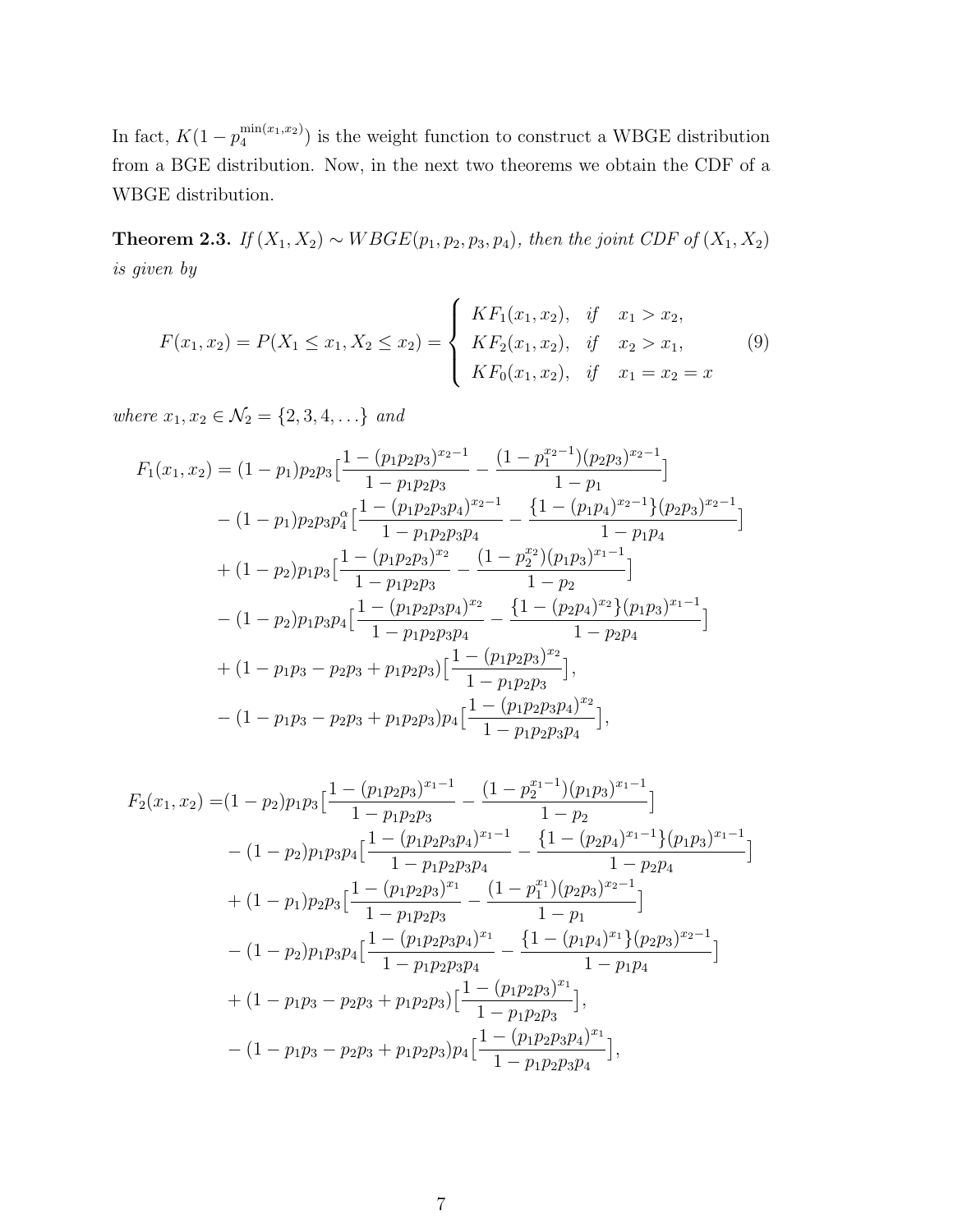$$
F_0(x_1, x_2) = (1 - p_1)p_2p_3\left[\frac{1 - (p_1p_2p_3)^{x-1}}{1 - p_1p_2p_3} - \frac{(1 - p_1^{x-1})(p_2p_3)^{x-1}}{1 - p_1}\right]
$$
  

$$
- (1 - p_1)p_2p_3p_4\left[\frac{1 - (p_1p_2p_3p_4)^{x-1}}{1 - p_1p_2p_3p_4} - \frac{\{1 - (p_1p_4^{x-1})(p_2p_3)^{x-1}}{1 - p_1p_4}\right]
$$
  

$$
+ (1 - p_2)p_1p_3\left[\frac{1 - (p_1p_2p_3)^{x-1}}{1 - p_1p_2p_3} - \frac{(1 - p_2^{x-1})(p_1p_3)^{x-1}}{1 - p_2}\right]
$$
  

$$
- (1 - p_2)p_1p_3p_4\left[\frac{1 - (p_1p_2p_3)^{x-1}}{1 - p_1p_2p_3} - \frac{\{1 - (p_2p_4)^{x-1}\}(p_1p_3)^{x-1}}{1 - p_2p_4}\right]
$$
  

$$
+ (1 - p_1p_3 - p_2p_3 + p_1p_2p_3)\left[\frac{1 - (p_1p_2p_3)^x}{1 - p_1p_2p_3}\right],
$$
  

$$
- (1 - p_1p_3 - p_2p_3 + p_1p_2p_3)p_4\left[\frac{1 - (p_1p_2p_3p_4)^x}{1 - p_1p_2p_3p_4}\right].
$$

PROOF: See in the Appendix.

Similarly, when  $x_1 = 1$  and  $x_2 \in \{1, 2, 3, ...\}$  or  $x_2 = 1$  and  $x_1 \in \{1, 2, 3, ...\}$ , we have

**Theorem 2.4.** If  $(X_1, X_2) \sim WBGE(p_1, p_2, p_3, p_4)$  with joint distribution function F, then we have

$$
F(1, x_2) = \{1 - p_1p_3 - (1 - p_1)(p_2p_3)^{x_2}\}(1 - p_1p_2p_3p_4),
$$

where  $x_2 \in \{1, 2, 3, ...\}$  and

$$
F(x_1, 1) = \left\{1 - p_2p_3 - (1 - p_2)(p_1p_3)^{x_1}\right\}(1 - p_1p_2p_3p_4),
$$

where  $x_1 \in \{1, 2, 3, ...\}$ .

PROOF: It can be obtained easily, hence it is avoided.

 $\Box$ 

Now we consider the MGF of a WBGE distribution.

**Theorem 2.5.** The MGF of a  $W BGE(p_1, p_2, p_3, p_4)$  is given by

$$
M_{X_1,X_2}(t_1,t_2) = E(e^{t_1X_1+t_2X_2}) = \frac{(1-p_1)(1-p_2p_3)p_2p_3e^{t_1+2t_2}(1-p_1p_2p_3p_4)}{(1-p_2p_3e^{t_2})(1-p_1p_2p_3e^{t_1+t_2})(1-p_1p_2p_3p_4e^{t_1+t_2})} + \frac{(1-p_2)(1-p_1p_3)p_1p_3e^{2t_1+t_2}(1-p_1p_2p_3p_4)}{(1-p_1p_3e^{t_1})(1-p_1p_2p_3e^{t_1+t_2})(1-p_1p_2p_3p_4e^{t_1+t_2})} + \frac{(1-p_1p_3-p_2p_3+p_1p_2p_3)e^{t_1+t_2}(1-p_1p_2p_3p_4)}{(1-p_1p_2p_3e^{t_1+t_2})(1-p_1p_2p_3p_4e^{t_1+t_2})},
$$

where  $t_1 < -\ln(p_1p_3)$ ,  $t_2 < -\ln(p_2p_3)$  and  $t_1+t_2 < \min\{-\ln(p_1p_2p_3), -\ln(p_1p_2p_3p_4)\}.$ 

PROOF: See in the Appendix.

In the next theorem, using the MGF as provided in Theorem 2.5, we obtain marginal distributions of a WBGE distribution.

 $\Box$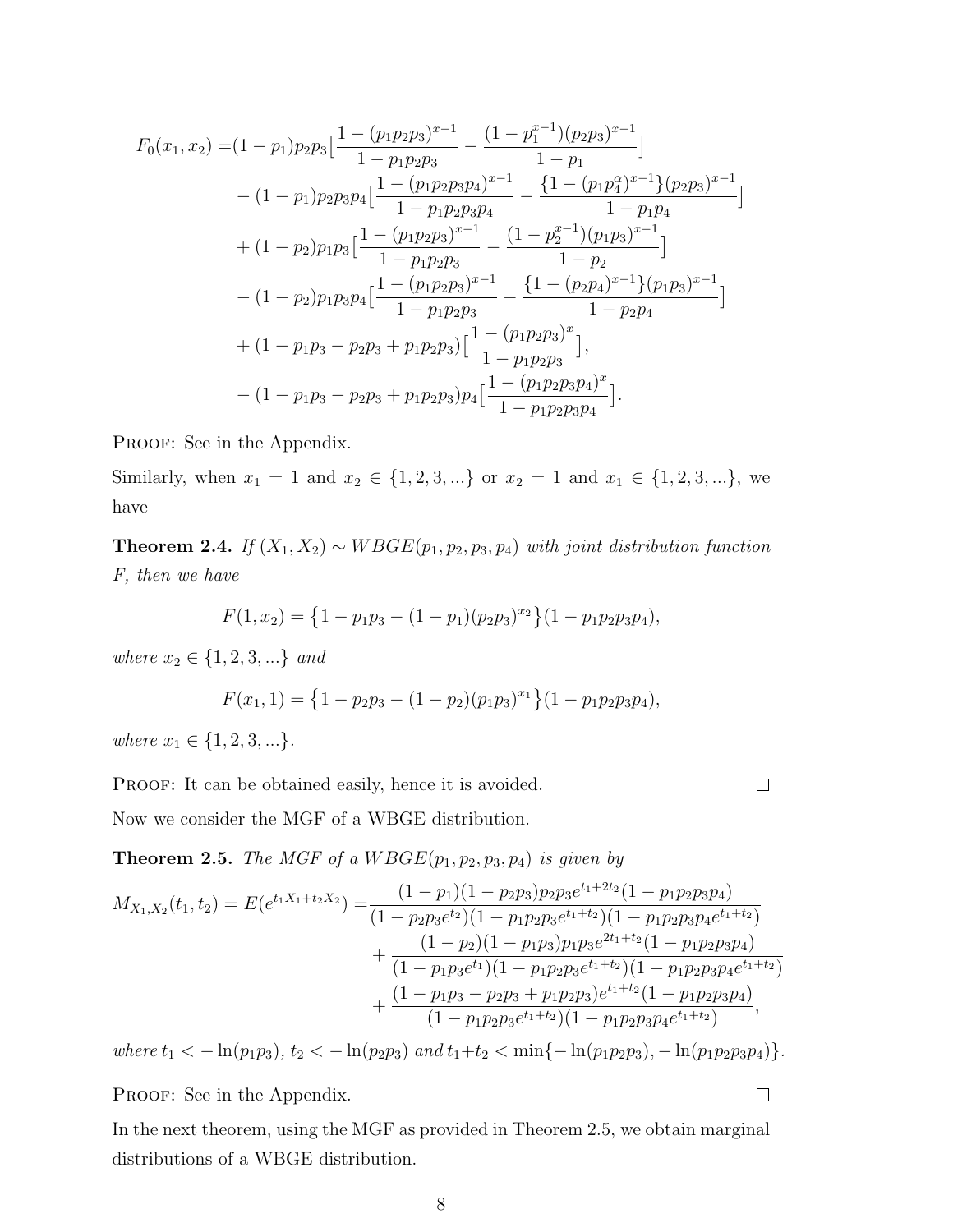**Theorem 2.6.** If  $(X_1, X_2) \sim WBGE(p_1, p_2, p_3, p_4)$ , then  $X_1 \sim WGE(\frac{\ln p_2 p_4}{\ln p_1 p_2})$  $\frac{\ln p_2p_4}{\ln p_1p_3}, p_1p_3)$ and  $X_2 \sim WG(\frac{\ln p_2 p_4}{\ln p_2 p_3})$  $\frac{\ln p_2p_4}{\ln p_2p_3}, p_2p_3$ .

Proof.

$$
M_{X_1}(t_1) = M_{X_1, X_2}(t_1, 0) = \frac{(1 - p_1 p_3)e^{t_1}(1 - p_1 p_2 p_3 p_4)}{(1 - p_1 p_3 e^{t_1})(1 - p_1 p_2 p_3 p_4 e^{t_1})}
$$

and

$$
M_{X_2}(t_2) = M_{X_1,X_2}(0,t_2) = \frac{(1-p_2p_3)e^{t_2}(1-p_1p_2p_3p_4)}{(1-p_2p_3e^{t_2})(1-p_1p_2p_3p_4e^{t_2})}
$$

which are MGFs of  $X_1 \sim WGE(\frac{\ln p_2p_4}{\ln p_1p_2})$  $\frac{\ln p_2 p_4}{\ln p_1 p_3}$ ,  $p_1 p_3$ ) and  $X_2 \sim WGE(\frac{\ln p_1 p_4}{\ln p_2 p_3})$  $\frac{\ln p_1p_4}{\ln p_2p_3}, p_2p_3$ ), respectively. Hence, the results follow.  $\Box$ 

We can easily obtain the means, variances and the product moments of the marginals as follows.

$$
E(X_1) = \frac{(1 - p_1^2 p_2 p_3^2 p_4)}{(1 - p_1 p_3)(1 - p_1 p_2 p_3 p_4)}, \qquad E(X_2) = \frac{(1 - p_1 p_2^2 p_3^2 p_4)}{(1 - p_2 p_3)(1 - p_1 p_2 p_3 p_4)},
$$
  
\n
$$
Var(X_1) = \frac{p_1 p_3}{(1 - p_1 p_3)^2} - \frac{p_1 p_2 p_3 p_4}{(1 - p_1 p_2 p_3 p_4)^2}, \qquad Var(X_2) = \frac{p_2 p_3}{(1 - p_2 p_3)^2} - \frac{p_1 p_2 p_3 p_4}{(1 - p_1 p_2 p_3 p_4)^2}.
$$
  
\n
$$
E(X_1 X_2) = \frac{(1 - p_1 p_2 p_3^2)(1 - p_1 p_2 p_3 p_4)}{(1 - p_1 p_2 p_3)(1 - p_1 p_2 p_3 p_4)}
$$
  
\n
$$
- \frac{(1 - p_1 p_2 p_3)(1 + p_1 p_2 p_3 p_4)}{(1 - p_1 p_2 p_3 p_4)^2 (1 - p_4)}
$$
  
\n
$$
- \frac{(p_2 p_3 - p_1 p_2 p_3) p_4}{(1 - p_1 p_2 p_3 p_4)(1 - p_2 p_3)(1 - p_4)}
$$
  
\n
$$
- \frac{(p_1 p_3 - p_1 p_2 p_3) p_4}{(1 - p_1 p_2 p_3 p_4)(1 - p_1 p_3)(1 - p_4)}.
$$
  
\n(10)

Hence, the correlation coefficient also can be obtained explcitly. Since when  $p_4 \rightarrow 0$ , the WBGE distribution weakly converges to a BGE distribution it follows that the correlation coefficient of a BGE distribution is given by

$$
Corr(X_1, X_2) = \frac{(1 - p_3)(p_1 p_2)^{\frac{1}{2}}}{(1 - p_1 p_2 p_3)}.
$$
\n(11)

Hence, it can be observed that, in such a case, as  $p_3 \rightarrow 1$  and  $p_1p_2 \neq 1$ , the correlation coefficient (11) tends to zero. Furthermore, when  $p_3 \to 0$ , the correlation coefficient (11) tends to  $(p_1p_2)^{\frac{1}{2}}$ .

The following theorem provides the conditional PMF and the conditional expected value of a WBGE distribution.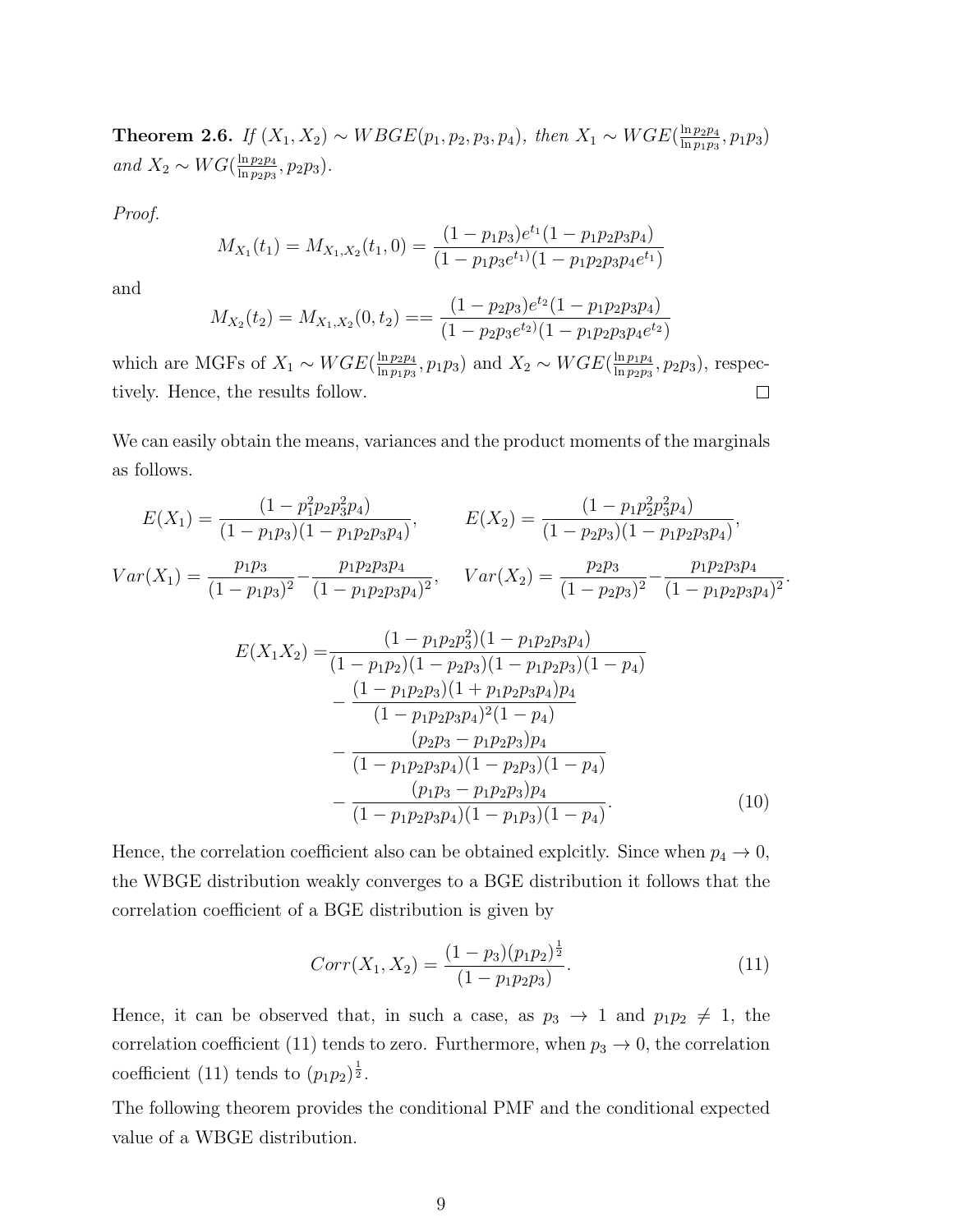**Theorem 2.7.** If  $(X_1, X_2)$  ∼ WBG( $p_1, p_2, p_3, p_4$ ), then

(a) the conditional PMF of  $X_2$  given  $X_1$ , is given by

$$
f_{X_2|X_1=x_1}(x_2) = \begin{cases} \frac{(1-p_2p_4)(1-p_1)(1-p_2p_3)(1-p_4^{x_1})}{(1-p_4)(1-p_1p_3)\{1-(p_2p_4)^{x_1}\}} p_2^{x_2-1} p_3^{x_2-x_1}, & if \quad x_2 > x_1, \\ \frac{(1-p_2p_4)(1-p_2)}{(1-p_4)(1-(p_2p_4)^{x_1})} p_2^{x_2-1} (1-p_4^{x_2}), & if \quad x_1 > x_2, \\ \frac{(1-p_2p_4)(1-p_1p_3-p_2p_3+p_1p_2p_3)}{(1-p_4)(1-p_1p_3)} \times \frac{(1-p_4^{x_2})p_2^{x_2-1}}{(1-(p_2p_4)^{x_2})}, & if \quad x_2 = x_1 \end{cases}
$$

(b) the conditional expectation of  $(X_2|X_1 = x_1)$  is given by

$$
E(X_2|X_1 = x_1) = \frac{(1 - p_2p_4)(1 - p_2)}{(1 - p_4)\{1 - (p_2p_4)^{x_1}\}} \left[\frac{1 - x_1p_2^{x_1 - 1} + p_2^{x_1}(x_1 - 1)}{(1 - p_2)^2}, \frac{1 - x_1(p_2p_4)^{x_1 - 1} + (p_2p_4)^{x_1}(x_1 - 1)}{(1 - p_2p_4)^2} p_4\right],
$$
  
+ 
$$
\frac{(1 - p_2p_4)(1 - p_1)(1 - p_4^{x_1})}{(1 - p_4)(1 - p_1p_3)(1 - p_2p_3)\{1 - (p_2p_4)^{x_1}\}} \left[(x_1 + 1)p_2^{x_1 - 1} - x_1p_2^{x_1}p_3\right],
$$
  
+ 
$$
\frac{(1 - p_2p_4)(1 - p_1p_3 - p_2p_3 + p_1p_2p_3)x_1(1 - p_4^{x_1})p_2^{x_1 - 1}}{(1 - p_4)(1 - p_1p_3)\{1 - (p_2p_4)^{x_1}\}}.
$$
(12)

**Theorem 2.8.** Suppose  $(X_1, X_2) \sim WBG(p_1, p_2, p_3, p_4)$ . If  $p_4 \rightarrow 0$  and  $p_3 \rightarrow 1$ , then  $X_1$  and  $X_2$  are independent GE random variables with means  $\frac{1}{1-p_1}$  and  $\frac{1}{1-p_2}$ , respectively.

 $\Box$ 

*Proof.* The proof is straightforward by using Theorem 2.5.

### 3 Other properties

In this section we consider some other important properties and characteristics of the WBG distribution. Suppose  $GE(p)$  is a geometric distributions with the PMF

$$
f_X(x) = p(1-p)^x, \t x = 0, 1, 2, \dots,
$$

then we have the following useful results. The first result can be used for generating samples from a *WBG* distribution.

**Theorem 3.1.** Let  $(X_1, X_2)$  ∼ WBGE( $p_1, p_2, p_3, p_4$ ). Then, if  $U_1$  ∼ GE(1 −  $p_1p_3$ ,  $U_2 \sim GE(1-p_2p_3)$ ,  $U_3 \sim GE(1-p_1p_2p_3)$  and  $U_4 \sim G_0(1-p_1p_2p_3p_4)$  are independently distributed and  $U = U_3 + U_4$ , we have

$$
(X_1, X_2) \stackrel{d}{=} \begin{cases} (U, U_2 + U), & with \ probability \frac{p_2 p_3 - p_1 p_2 p_3}{1 - p_1 p_2 p_3}, \\ (U_1 + U, U), & with \ probability \frac{p_1 p_3 - p_1 p_2 p_3}{1 - p_1 p_2 p_3}, \\ (U, U), & with \ probability \frac{1 - p_1 p_3 - p_2 p_3 + p_1 p_2 p_3}{1 - p_1 p_2 p_3}. \end{cases}
$$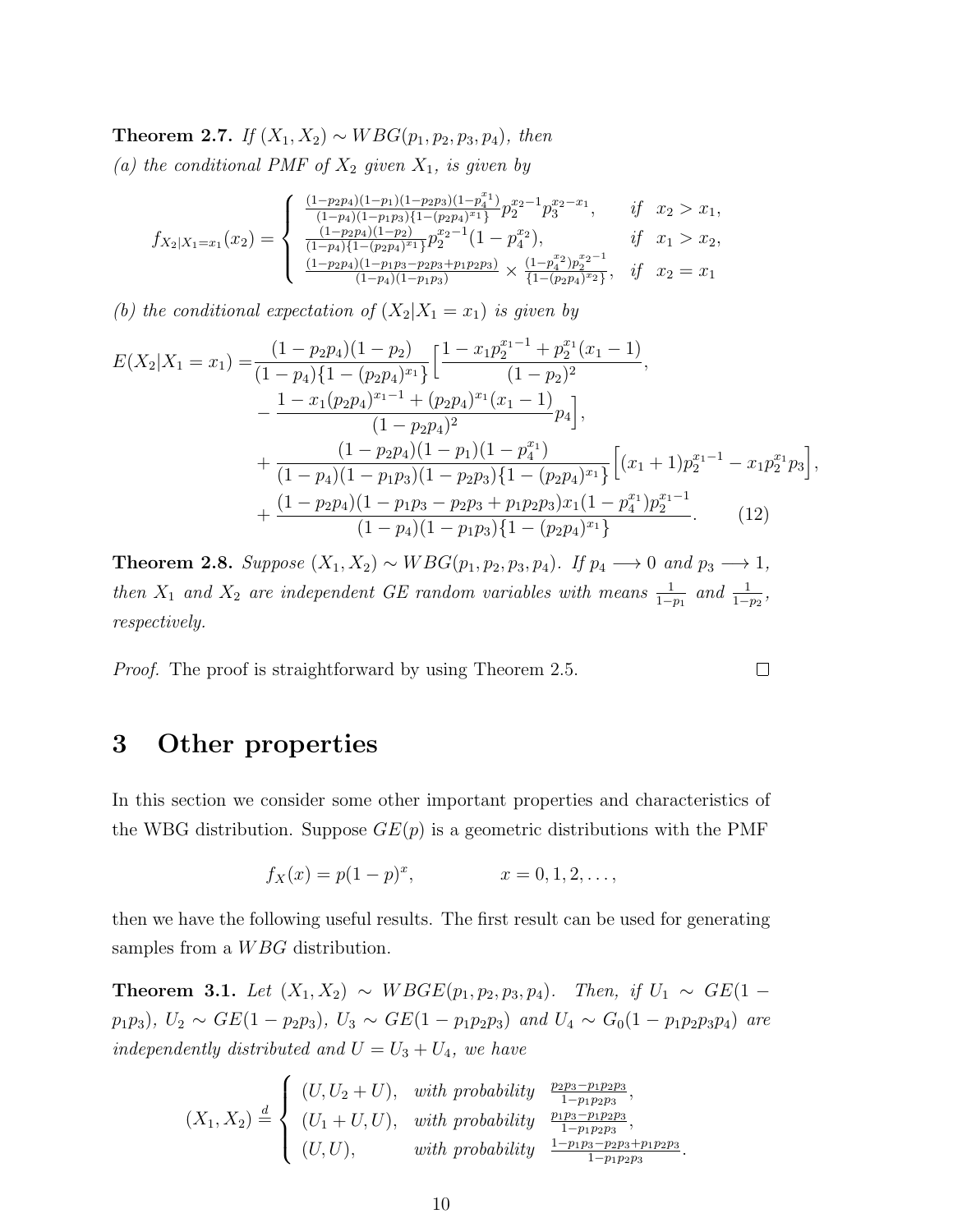*Proof.* The joint MGF of  $(X_1, X_2)$  can be written as

$$
M_{X_1,X_2}(t_1,t_2) = \frac{p_2p_3 - p_1p_2p_3}{1 - p_1p_2p_3} \left\{ \frac{(1 - p_2p_3)e^{t_2}}{1 - p_1p_2p_3e^{t_2}} \right\} \left\{ \frac{(1 - p_1p_2p_3)e^{t_1+t_2}}{1 - p_1p_2p_3e^{t_1+t_2}} \right\} \left\{ \frac{1 - p_1p_2p_3p_4e^{t_1+t_2}}{1 - p_1p_2p_3p_4e^{t_1+t_2}} \right\} + \frac{p_1p_3 - p_1p_2p_3}{1 - p_1p_2p_3} \left\{ \frac{(1 - p_1p_3)e^{t_1}}{1 - p_1p_2e^{t_1}} \right\} \left\{ \frac{(1 - p_1p_2p_3)e^{t_1+t_2}}{1 - p_1p_2p_3e^{t_1+t_2}} \right\} \left\{ \frac{1 - p_1p_2p_3p_4}{1 - p_1p_2p_3p_4e^{t_1+t_2}} \right\} + \frac{1 - p_1p_3 - p_2p_3 + p_1p_2p_3}{1 - p_1p_2p_3} \left\{ \frac{(1 - p_1p_2p_3)e^{t_1+t_2}}{1 - p_1p_2p_3e^{t_1+t_2}} \right\} \left\{ \frac{1 - p_1p_2p_3p_4}{1 - p_1p_2p_3p_4e^{t_1+t_2}} \right\},
$$

which implies the result.

Theorem 3.2. Let  $(X_1, X_2) \sim W BGE(p_1, p_2, p_3, p_4)$ . Then,

$$
X_{(1)} \sim WG(\frac{\ln p_4}{\ln p_1 p_2 p_3}, p_1 p_2 p_3),
$$

where  $X_{(1)} = min\{X_1, X_2\}.$ 

PROOF: See in the Appendix.

An important measure of reliability in Engineering Sciences is the stress-strength reliability of a system. In the next theorem we present this measure for our model.

Theorem 3.3. If  $(X_1, X_2) \sim WBGE(p_1, p_2, p_3, p_4)$ , then stress-strength reliability of the model is given by

$$
P(X_2 < X_1) = \frac{p_1 p_3 (1 - p_2)}{(1 - p_1 p_2 p_3)}\tag{13}
$$

 $\Box$ 

PROOF: See in the Appendix.

A total positivity of order two  $(T_{P_2})$  property is another important property of a multivariate PMF which has considerable attention in the statistical literature. Let  $(T_1, T_2)$  be a discrete bivarita random variables on  $\mathcal{N}_1 \times \mathcal{N}_1$  with PMF  $f(\cdot, \cdot)$ , then  $(T_1, T_2)$  has a  $TP_2$  property if

$$
\frac{f(t_{11}, t_{21})f(t_{12}, t_{22})}{f(t_{12}, t_{21})f(t_{11}, t_{22})} \ge 1
$$
\n(14)

for any  $t_{11}, t_{12}, t_{21}, t_{22} \in N_1$  when  $t_{11} < t_{12}$  and  $t_{21} < t_{22}$ . We have the following result.

Theorem 3.4. Suppose  $(X_1, X_2) \sim WBGE(p_1, p_2, p_3, p_4)$ . If  $p_1 = p_2$ , then  $(X_1, X_2)$ has the  $TP_2$  property.

*Proof.* For any  $t_{11}$ ,  $t_{12}$ ,  $t_{21}$ ,  $t_{22} \in N_1$  if  $t_{11} < t_{21} < t_{12} < t_{22}$ , clearly we have

$$
\frac{f(t_{11}, t_{21})f(t_{12}, t_{22})}{f(t_{12}, t_{21})f(t_{11}, t_{22})} = \frac{p_3^{t_{21}}(1 - p_4^{t_{12}})}{p_3^{t_{12}}(1 - p_4^{t_{21}})} \ge 1.
$$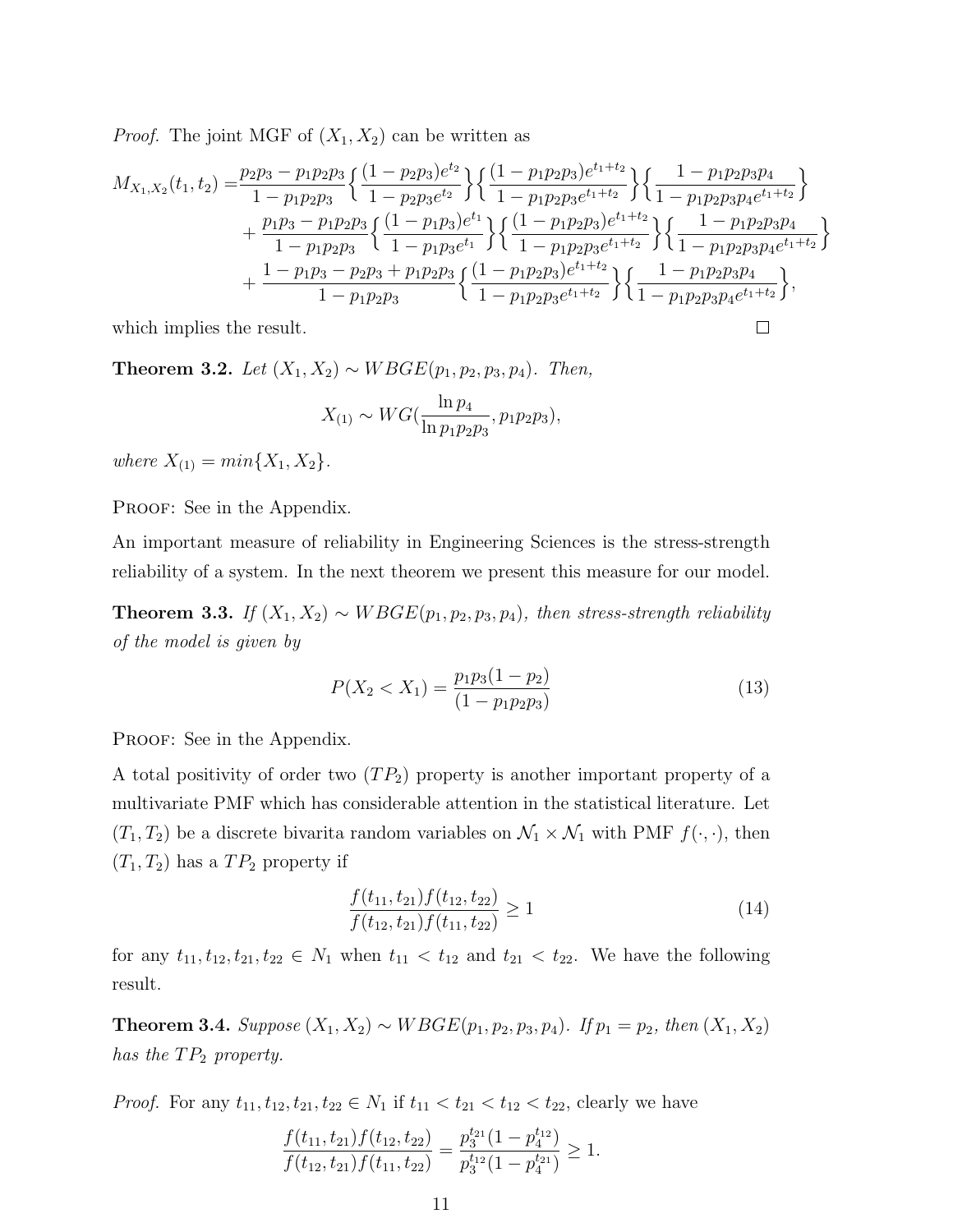Similarly, for other rearrangements of  $t_{11}$ ,  $t_{12}$ ,  $t_{21}$ ,  $t_{22}$  such as  $t_{11} < t_{12} < t_{21} < t_{22}$ ,  $t_{11} < t_{21} < t_{12} = t_{22}$ , (14) holds. Hence, the result follows.  $\Box$ 

Entropy of a random vector  $(X_1, X_2)$  is a measure of unpredictability or uncertainty. This measure is very important in Engineering Sciences. There are numerous entropy and information indices from which the most popular is Renyi entropy. For a random vector  $(X_1, X_2)$  with joint PDF  $f(x_1, x_2)$ , Renyi entropy is defined as

$$
I_F(\delta) = \frac{1}{1-\delta} \log \left[ H(\delta) \right],
$$

for  $\delta > 0$  and  $\delta \neq 1$ , where

$$
H(\delta) = \sum_{x_1 = -\infty}^{\infty} \sum_{x_2 = -\infty}^{\infty} f^{\delta}(x_1, x_2).
$$

Here, we find a close form, although lengthy, expression for the Renyi entropy of a WBG distribution. To do this, it is sufficient to find  $H(\delta)$ .

Theorem 3.5. Let  $(X_1, X_2) \sim W BGE(p_1, p_2, p_3, p_4)$ , then

$$
H(\delta) = \frac{\left[K(p_2p_3 - p_1p_2p_3)(1 - p_2p_3)\right]^{\delta}}{\left\{1 - (p_2p_3)^{\delta}\right\}} \sum_{j=0}^{\infty} {\delta \choose j} (-1)^j \frac{p_4^j}{\left\{1 - (p_1p_2p_3)^{\delta}p_4^j\right\}},
$$
  
+ 
$$
\frac{\left[K(p_1p_3 - p_1p_2p_3)(1 - p_1p_3)\right]^{\delta}}{\left\{1 - (p_1p_3)^{\delta}\right\}} \sum_{j=0}^{\infty} {\delta \choose j} (-1)^j \frac{p_4^j}{\left\{1 - (p_1p_2p_3)^{\delta}p_4^j\right\}},
$$
  
+ 
$$
\left[K(1 - p_1p_3 - p_2p_3 + p_1p_2p_3)\right]^{\delta} \sum_{j=0}^{\infty} {\delta \choose j} (-1)^j \frac{p_4^j}{\left\{1 - (p_1p_2p_3)^{\delta}p_4^j\right\}}
$$

.

PROOF: See in the Appendix.

# 4 Maximum Likelihood (ML) and Bayes Estimations

#### 4.1 Maximum Likelihood Estimation

In this section, we discuss maximum likelihood estimation of the parameters of a  $W BGE(p_1, p_2, p_3, p_4)$  distribution based on a random sample of size n from that distribution. Suppose that  $\{(x_{1i}, x_{2i}), i = 1, ..., n\}$  is a random sample of size n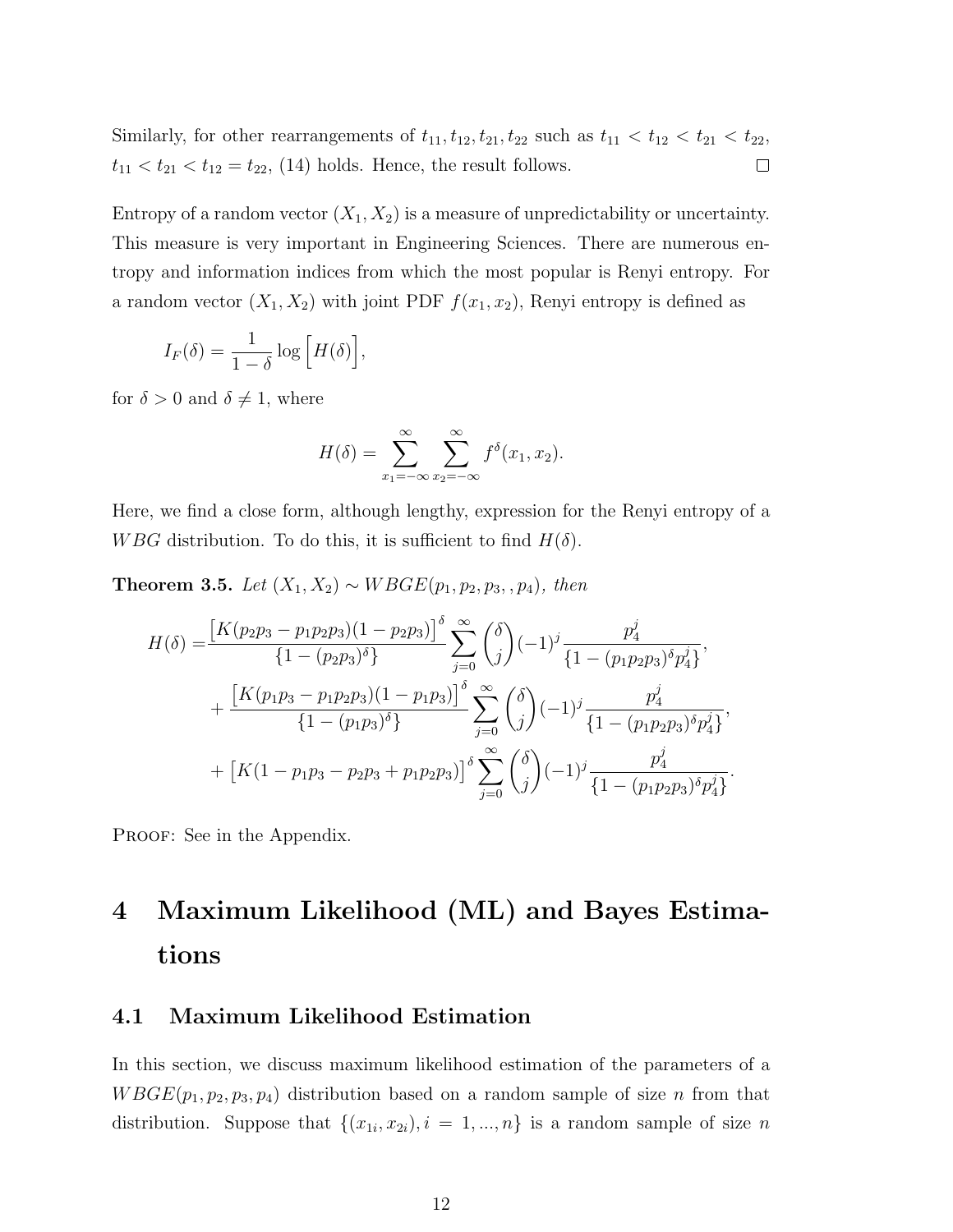from a  $W BGE(p_1, p_2, p_3, p_4)$  distribution and we denote  $\Theta = (p_1, p_2, p_3, p_4)$ . Also let

$$
K_1 = \{i \in 1, 2, \dots, n; x_{1i} < x_{2i}\},
$$
\n
$$
K_2 = \{i \in 1, 2, \dots, n; x_{1i} > x_{2i}\},
$$
\n
$$
K_3 = \{i \in 1, 2, \dots, n; x_{1i} = x_{2i} = x_i\},
$$

and  $n_1$ ,  $n_2$  and  $n_3$  denote the number of elements in  $K_1$ ,  $K_2$  and  $K_3$ , respectively. Then, the log-likelihood function for  $\Theta = (p_1, p_2, p_3, p_4)$  becomes

$$
l(\Theta) = \sum_{i \in K_1} \ln \left[ \frac{(1 - p_1 p_2 p_3 p_4)(1 - p_1)(1 - p_2 p_3)}{(1 - p_4)(p_1 p_2 p_3)} p_1^{x_{1i}} (p_2 p_3)^{x_{2i}} (1 - p_4^{x_{1i}}) \right],
$$
  
+ 
$$
\sum_{i \in K_2} \ln \left[ \frac{(1 - p_1 p_2 p_3 p_4)(1 - p_2)(1 - p_1 p_3)}{(1 - p_4)(p_1 p_2 p_3)} (p_1 p_3)^{x_{1i}} p_2^{x_{2i}} (1 - p_4^{x_{2i}}) \right],
$$
  
+ 
$$
\sum_{i \in K_3} \ln \left[ \frac{(1 - p_1 p_2 p_3 p_4)(1 - p_1 p_3 - p_2 p_3 + p_2 p_3)}{(1 - p_4)(p_1 p_2 p_3)} (p_1 p_2 p_3)^{x_i} (1 - p_4^{x_i}) \right],
$$
  
= 
$$
n_1 \ln(1 - p_1) + n_1 \ln(1 - p_2 p_3) + n_2 \ln(1 - p_2) + n_2 \ln(1 - p_1 p_3),
$$
  
+ 
$$
(n_1 + n_2 + n_3) \ln(1 - p_1 p_2 p_3 p_4) - (n_1 + n_2 + n_3) \ln(1 - p_4) - (n_1 + n_2 + n_3) \ln(p_1 p_2 p_3),
$$
  
+ 
$$
n_3 \ln(1 - p_1 p_3 - p_2 p_3 + p_1 p_2 p_3) + (\sum_{i \in K_1 \cup K_2} x_{1i} + \sum_{i \in K_3} x_i) \ln p_1,
$$
  
+ 
$$
(\sum_{i \in K_1 \cup K_2} x_{2i} + \sum_{i \in K_3} x_i) \ln p_2 + (\sum_{i \in K_1} x_{1i} + \sum_{i \in K_2} x_{2i} + \sum_{i \in K_3} x_i) \ln p_3 + \sum_{i \in K_1} \ln(1 - p_4^{x_{1i}}),
$$
  
+ 
$$
\sum_{i \in K_1 \cup K_2} \ln(1 - p_4^{x_{2i}}) + \sum_{i \in K_3} \ln(1 - p
$$

The first derivatives of  $l(\Theta)$  with respect to the parameters  $p_1$ ,  $p_2$ ,  $p_3$  and  $p_4$  are:

$$
\frac{\partial l(\Theta)}{\partial p_1} = -\frac{n_1}{1 - p_1} - \frac{n_2 p_3}{1 - p_1 p_3} - \frac{(n_1 + n_2 + n_3) p_2 p_3 p_4}{(1 - p_1 p_2 p_3 p_4)} - \frac{(n_1 + n_2 + n_3)}{p_1},
$$
  
\n
$$
-\frac{n_3(p_3 - p_2 p_3)}{1 - p_1 p_3 - p_2 p_3 + p_1 p_2 p_3} + \frac{T_1}{p_1} = 0,
$$
  
\n
$$
\frac{\partial l(\Theta)}{\partial p_2} = -\frac{n_2}{1 - p_2} - \frac{n_1 p_3}{1 - p_2 p_3} - \frac{(n_1 + n_2 + n_3) p_1 p_3 p_4}{(1 - p_1 p_2 p_3 p_4)} - \frac{(n_1 + n_2 + n_3)}{p_2},
$$
  
\n
$$
-\frac{n_3(p_3 - p_1 p_3)}{1 - p_1 p_3 - p_2 p_3 + p_1 p_2 p_3} + \frac{T_2}{p_2} = 0,
$$
  
\n
$$
\frac{\partial l(\Theta)}{\partial p_3} = -\frac{n_1 p_2}{1 - p_2 p_3} - \frac{n_2 p_1}{1 - p_1 p_3} - \frac{(n_1 + n_2 + n_3) p_1 p_2 p_4}{(1 - p_1 p_2 p_3 p_4)} - \frac{(n_1 + n_2 + n_3)}{p_3},
$$
  
\n
$$
-\frac{n_3(p_1 + p_2 - p_1 p_2)}{1 - p_1 p_3 - p_2 p_3 + p_1 p_2 p_3} + \frac{T_3}{p_3} = 0,
$$
  
\n
$$
\frac{\partial l(\Theta)}{\partial p_4} = -\frac{(n_1 + n_2 + n_3) p_1 p_2 p_3 p_4}{1 - p_1 p_2 p_3 p_4} + \frac{(n_1 + n_2 + n_3)}{1 - p_4} - \frac{T_4}{p_4} = 0,
$$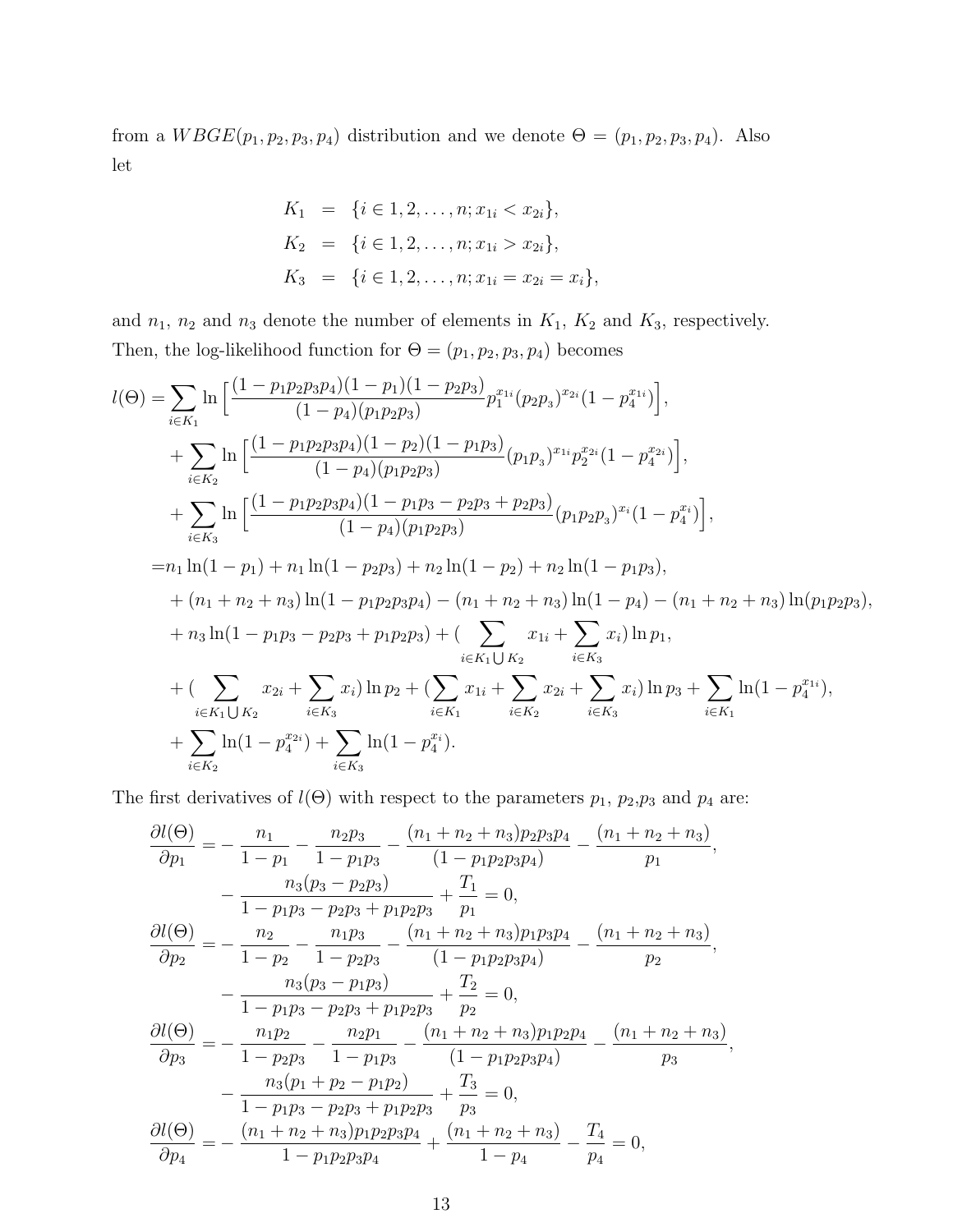where

$$
T_1 = \Big( \sum_{i \in K_1 \cup K_2} x_{1i} + \sum_{i \in K_3} x_i \Big),
$$
  
\n
$$
T_2 = \Big( \sum_{i \in K_1 \cup K_2} x_{2i} + \sum_{i \in K_3} x_i \Big),
$$
  
\n
$$
T_3 = \Big( \sum_{i \in K_1} x_{1i} + \sum_{i \in K_2} x_{2i} + \sum_{i \in K_3} x_i \Big).
$$
  
\n
$$
T_4 = \Big( \sum_{i \in K_1} \frac{x_{1i} p_4^{x_{1i}}}{1 - p_4^{x_{1i}}} + \sum_{i \in K_2} \frac{x_{2i} p_4^{x_{2i}}}{1 - p_4^{x_{2i}}} + \sum_{i \in K_3} \frac{x_{i} p_4^{x_{i}}}{1 - p_4^{x_{i}}} \Big).
$$

The solutions of above equations yield the MLE of  $\Theta = (p_1, p_2, p_3, p_4)$ , which can be obtained by using function "optim" in the statistical software R. Based on the observed Fisher information matrix we have obtained the approximate confidence intervals of the unknown parameters. Let  $\hat{\Theta} = (\hat{p}_1, \hat{p}_2, \hat{p}_3, \hat{p}_4)$  be MLE of  $\Theta =$  $(p_1, p_2, p_3, p_4)$ , then by assuming the regularity conditions, as  $n \longrightarrow \infty$  we have

$$
\sqrt{n}\{(\hat{p}_1, \hat{p}_2, \hat{p}_3, \hat{p}_4) - (p_1, p_2, p_3, p_4)\} \sim N(0, I^{-1}(\theta)),
$$
\n(15)

where 
$$
I(\theta) = -E[\frac{\partial^2 \ell(\Theta)}{\partial \Theta^2}]
$$
 is the information matrix with  
\n
$$
\frac{\partial^2 \ell(\Theta)}{\partial \theta^2} = \frac{\begin{pmatrix} \frac{\partial^2 \ell(\Theta)}{\partial p_1^2} & \frac{\partial^2 \ell(\Theta)}{\partial p_1 \partial p_2} & \frac{\partial^2 \ell(\Theta)}{\partial p_1 \partial p_3} \\ \frac{\partial^2 \ell(\Theta)}{\partial p_2 \partial p_1} & \frac{\partial^2 \ell(\Theta)}{\partial p_2 \partial p_2} & \frac{\partial^2 \ell(\Theta)}{\partial p_2 \partial p_3} \\ \frac{\partial^2 \ell(\Theta)}{\partial p_2 \partial p_1} & \frac{\partial^2 \ell(\Theta)}{\partial p_2 \partial p_2} & \frac{\partial^2 \ell(\Theta)}{\partial p_2 \partial p_3} \\ \frac{\partial^2 \ell(\Theta)}{\partial p_2 \partial p_1} & \frac{\partial^2 \ell(\Theta)}{\partial p_2 \partial p_2} & \frac{\partial^2 \ell(\Theta)}{\partial p_2 \partial p_3} & \frac{\partial^2 \ell(\Theta)}{\partial p_2 \partial p_3} \end{pmatrix}}{\frac{\partial^2 \ell(\Theta)}{\partial p_k^2}} = -\frac{n_k}{(1-p_k)^2} - \frac{n_j p_3^2}{(1-p_j p_3)^2} - \frac{n_j p_2^2 p_3^2}{(1-p_1 p_2 p_3 p_4)^2} + \frac{n_j}{p_k^2},
$$
\n
$$
\frac{\frac{\partial^2 \ell(\Theta)}{\partial p_3^2}}{\frac{\partial p_3}{\partial p_3^2}} = -\frac{n_1 p_2^2}{(1-p_1 p_3 - p_2 p_3 + p_1 p_2 p_3)^2} - \frac{n_j}{p_k^2}, \quad j, k = 1, 2 \quad \text{and} \quad j \neq k,
$$
\n
$$
\frac{\frac{\partial^2 \ell(\Theta)}{\partial p_3^2}}{\frac{\partial p_3}{\partial p_3^2}} = -\frac{n_1 p_2^2}{(1-p_1 p_3 - p_2 p_3 + p_1 p_2 p_3)^2} - \frac{n_j}{(1-p_1 p_2 p_3 p_4)^2} - \frac{n_j}{p_3^2},
$$
\n
$$
\frac{\frac{\partial^2 \ell(\Theta)}{\partial p_3^2}}{\frac{\partial^2 \ell(\Theta)}{\partial p_3^2}} = -
$$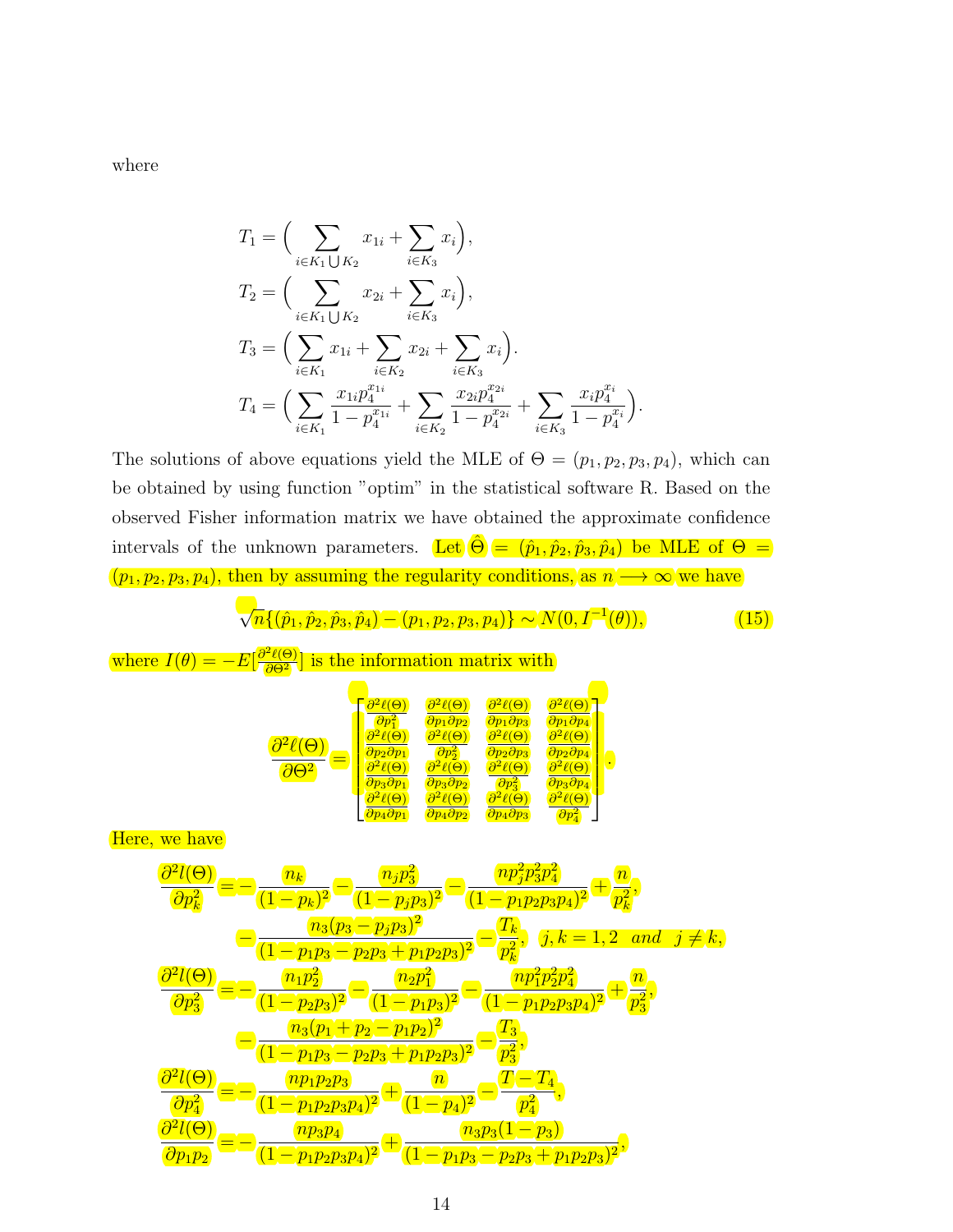$$
\frac{\partial^2 l(\Theta)}{\partial p_k p_3} = -\frac{n_j}{(1 - p_k p_3)^2} - \frac{n p_j p_4}{(1 - p_1 p_2 p_3 p_4)^2},
$$
\n
$$
-\frac{n_3 (1 - p_j)}{(1 - p_1 p_3 - p_2 p_3 + p_1 p_2 p_3)^2}, \quad j, k = 1, 2 \quad - \text{ and } j \neq k,
$$
\n
$$
\frac{\partial^2 l(\Theta)}{\partial p_j p_4} = -\frac{n p_l p_k}{(1 - p_1 p_2 p_3 p_4)^2}, \quad j, k, l = 1, 2, 3 \quad \text{and } j \neq k \neq l,
$$
\nand\n
$$
T = \left(\sum_{i \in K_1} \frac{x_{1i}^2 p_4^{a_{1i}}}{(1 - p_4^{a_{1i}})^2} + \sum_{i \in K_2} \frac{x_{2i}^2 p_4^{a_{2i}}}{(1 - p_4^{a_{2i}})^2} + \sum_{i \in K_3} \frac{x_i^2 p_4^{a_i}}{(1 - p_4^{a_i})^2}\right).
$$
\nTherefore, we can obtain  $I(\theta)$  as given in Appendix.

#### 4.2 Initial Estimate

To obtain the MLE of the unknown parameters we need some initial estimates. For this purpose, we shall use the marginals and their minimum distributions. Infact, As given in Theorems 2.6 and 3.2, we have  $X_1 \sim WGE(\frac{\ln p_2 p_4}{\ln p_1 p_2})$  $\frac{\ln p_2 p_4}{\ln p_1 p_3}, p_1 p_3$ ),  $X_2 \sim WGE(\frac{\ln p_2p_4}{\ln p_2p_2})$  $\frac{\ln p_2p_4}{\ln p_2p_3}$ ,  $p_2p_3$ ) and  $X_{(1)} \sim WGE(\frac{\ln p_4}{\ln p_1p_2})$  $\frac{\ln p_4}{\ln p_1 p_2 p_3}$ ,  $p_1 p_2 p_3$ ). Thus, we can obtain the initial estimates of  $\frac{\ln p_2 p_4}{\ln p_1 p_3}$  and  $p_1 p_3$  by fitting WGE distribution to  $X_1$ . Similarly, we obtain the initial estimates of  $\frac{\ln p_2p_4}{\ln p_2p_3}$ ,  $p_2p_3$ ,  $\frac{\ln p_4}{\ln p_1p_2}$  $\frac{\ln p_4}{\ln p_1 p_2 p_3}$  and  $p_1 p_2 p_3$  by fitting WGE distribution to  $X_2$  and  $X_{(1)}$ , respectively. Consequently, we shall obtain the initial estimates of  $p_1,p_2,p_3$  and  $p_4$ .

#### 4.3 Testing of Hypothesis

As we know  $BGE(p_1, p_2, p_3)$  is a submodel of the family of  $WBGE(p_1, p_2, p_3, p_4)$ distributions when  $p_4 = 0$ . Thus, we can compare these two models by making the following test of hypotheses:

$$
H_0: p_4 = 0(BGE) \t v.s \t H_1: p_4 > 0, (WBGE) \t (16)
$$

Under the null hypothesis,  $p_4$  is a boundary value and, thus, standard results do not work. However, by Theorem 3 of Self and Liang [18], it follows that.

$$
-2(-l_{WBG}(\hat{p}_1, \hat{p}_2, \hat{p}_3, \hat{p}_4) + l_{BG}(\hat{p}_1, \hat{p}_2, \hat{p}_3)) \sim \frac{1}{2} + \frac{1}{2}\chi_1^2,
$$
\n(17)

where  $l_{BGE}(.)$  and  $l_{W BGE}(.)$  are the log-likelihood functions of BGE and WBGE distributions, respectively.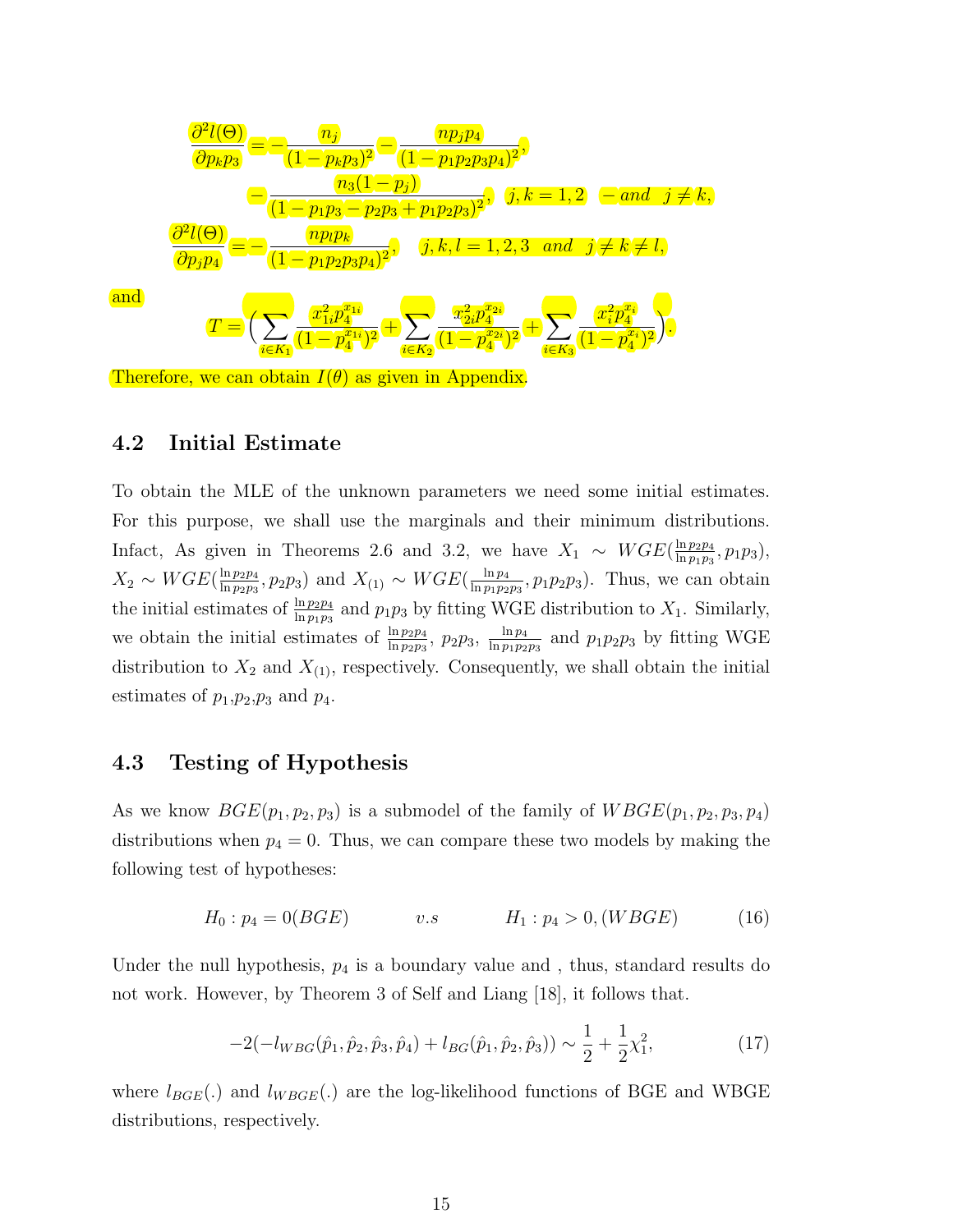#### 4.4 Bayes Estimation

Bayes estimation for bivariate geometric distribution have been proposed by Krishna and Pundir [12], with bivariate Dirichlet distribution (BDD) as the prior, and by Li and Dhar [14], with a uniform prior distribution. Now, for WBG distribution, suppose  $\Theta = (p_1, p_2, p_3, p_4)$  has uniform distribution with probability density function:

$$
f(p_1, p_2, p_3, p_4) = \begin{cases} 1 & \text{if } 0 < p_1, p_2, p_3, p_4 < 1 \\ 0 & o.w \end{cases}
$$

Then, the joint posterior PDF of  $\Theta = (p_1, p_2, p_3, p_4)$  is

$$
f(p_1, p_2, p_3, p | x, y) = A^{-1} k^n p_1^a p_2^b p_3^c (1 - p_1)^d (1 - p_2)^e (1 - p_1 p_3)^e (1 - p_2 p_3)^d,
$$
  
. 
$$
(1 - p_1 p_3 - p_2 p_3 + p_1 p_2 p_3)^f (1 - p_4^g)
$$

where  $0 \le p_1, p_2, p_3, p_4 \le 1$  and  $a = \sum_{i=1}^n x_{1i} - n$ ,  $b = \sum_{i=1}^n x_{2i} - n$ ,  $c =$  $\sum_{i=1}^{n} x_{2i} I[x_{1i} \leq x_{2i}] + \sum_{i=1}^{n} x_{1i} I[x_{2i} \leq x_{1i}] - n, d = \sum_{i=1}^{n} I[x_{1i} \leq x_{2i}], e =$  $\sum_{i=1}^n I[x_{2i} < x_{1i}],$   $f = \sum_{i=1}^n I[x_{1i} = x_{2i}],$   $g = \sum_{i=1}^n x_{1i}I[x_{1i} < x_{2i}] + \sum_{i=1}^n x_{2i}I[x_{2i} \leq$  $x_{1i}$  – n and A is the constant

$$
A = \int_0^1 \int_0^1 \int_0^1 \int_0^1 k^n p_1^a p_2^b p_3^c (1 - p_1)^d (1 - p_2)^e (1 - p_1 p_3)^e (1 - p_2 p_3)^d,
$$
  
. 
$$
(1 - p_1 p_3 - p_2 p_3 + p_1 p_2 p_3)^f (1 - p_4^g) dp_1 dp_2 dp_3 dp_4.
$$

Then, the marginal posterior pdf of  $p_1$ ,  $p_2$ ,  $p_3$  and  $p_4$  are

$$
f(p_i|x,y) = \int_0^1 \int_0^1 \int_0^1 f(p_1, p_2, p_3, p_4|x,y) dp_j dp_k dp_l
$$

where  $i, j, k, l = 1, 2, 3, 4$  and  $i \neq j \neq k \neq l$ .

Thus, under the mean squared error loss function, the Bayes estimator of the unknown parameter is

$$
\tilde{p}_i = \int_0^1 p_i f(p_i | x, y) dp_i
$$

where  $p_i = p_1, p_2, p_3, p_4$ . Analytical solutions for the above two integrals are not available. Therefore, we obtain them numerically by using the WinBUGS software. WinBUGS is a software for Bayesian inference analyzes which utilizes Gibbs sampling. Infact, in WinBUGS program we need to define three sections; i.e., Model, Data, and Initial Values to obtain the Bayes estimates of unknown prameters. Then, in this way, by loading our statistical model into a WinBUGS program with uniform prior distributions for  $p_1, p_2, p_3$  and  $p_4$ , we have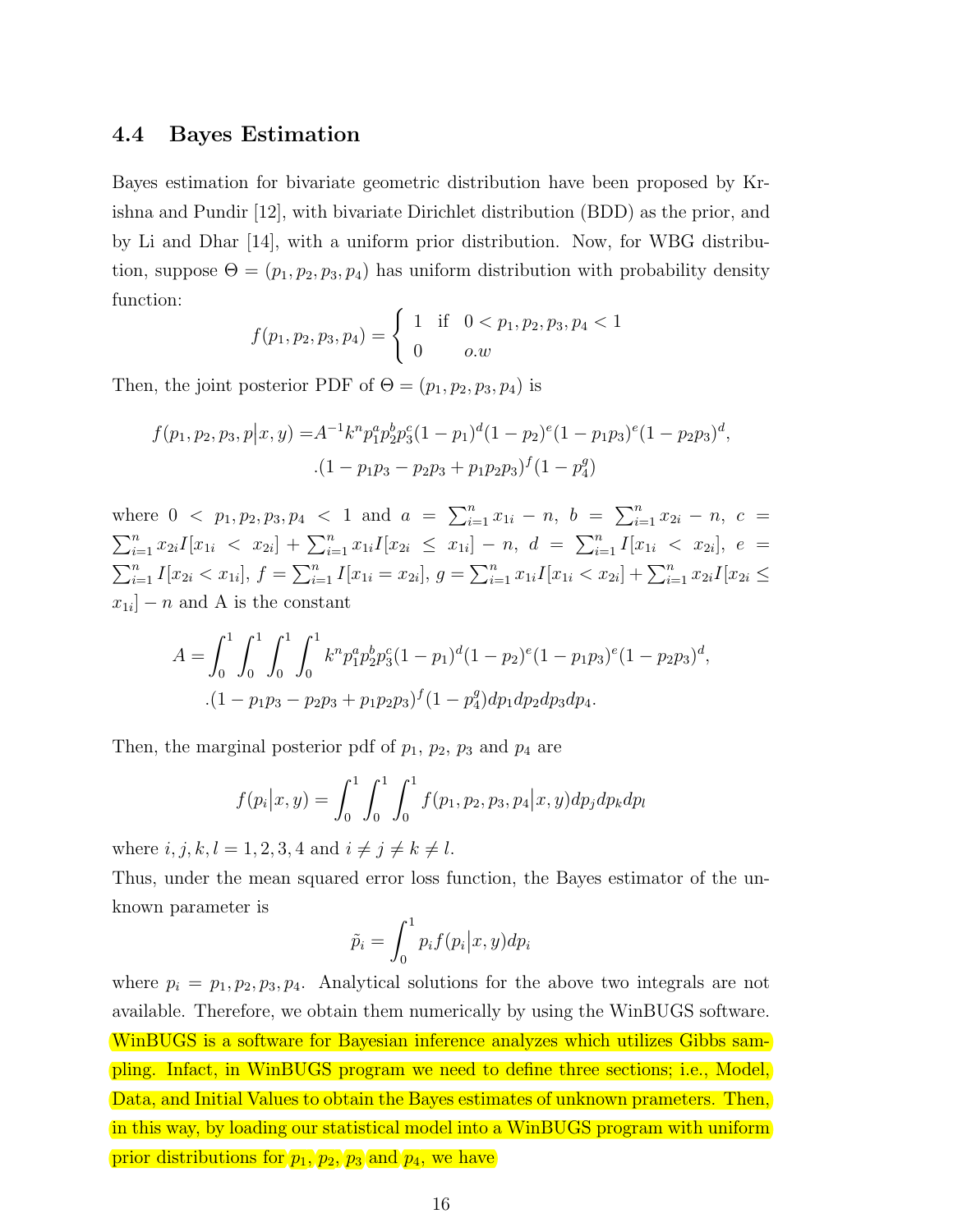```
model {for(i in 1:N)}dummy[i] < - 0dummy[i] ~ ~ dloglik(logLike[i])id1[i] <- step(y[i] -x[i]) - equals(x[i], y[i])
id2[i] < -equals(y[i], x[i])id3[i] < - step(x[i] - y[i]) - equals(x[i], y[i])f1[i] \leftarrow (x[i]-1) * log(p1) + (y[i]-1) * log(p2*p3) + log(1-p1 + log (1-p2*p3) + log (1-p1*p2*p3*p4) - log (1-p4) + log (1-
pow(p4, (x[i]))f2[i] <-
           (x[i]-1) * log(p1*p2*p3) + log(1-p1*p3-p2*p3+p1*p2*p3)+log(1-p1*p2*p3*p4)-log(1-p4)+log(1-
pow(p4, (x[i]))(y[i]-1) * log(p2)  +(x[i]-1) * log(p1*p3) + log(1-f3[i] < -p2)+log(1-p1*p3)+log(1-p1*p2*p3*p4)-log(1-p4)+log(1-
pow(p4, (y[i]))logLike[i] < -f1[i]*id1[i] + f2[i]*id2[i] + f3[i]*id3[i]Þ
p1~dunif(0,1)p2~dunif (0, 1)p3~dunif(0,1)
p4 \simdunif(0, 1)ł
```
Thus, also by loading data and initial values for parameters and doing several more operations, Bayes estimates of unknown parameters are obtained.

# 5 Simulation

Here, we perform a Monte Carlo simulation study by generating one hundred samples from  $\{X_1, X_2, \ldots, X_n, Y_1, Y_2, \ldots, Y_n\}$  of sizes  $n = 50$ ,  $n = 75$  and  $n = 100$  to show advantage of this model to fit the simulated data set and compare the performances of the maximum likelihood estimate and the Bayes estimate of parameters. One of the most popular methods which can be used to generate a bivariate distribution is using the marginal distribution of  $X_2$  and the conditional distribution of  $X_1$  given  $X_2$ . Also we can generate this distribution by using Theorem 3.1. Generating bivariate distribution based on PMF by using the WinBUGS software is another way which have been employed in this paper. It has the following scheme.

- 1. Define model based on PMF of WBG distribution (12) and then click check model.
- 2. Load data with different sample sizes of  $n$  and 500 iterations.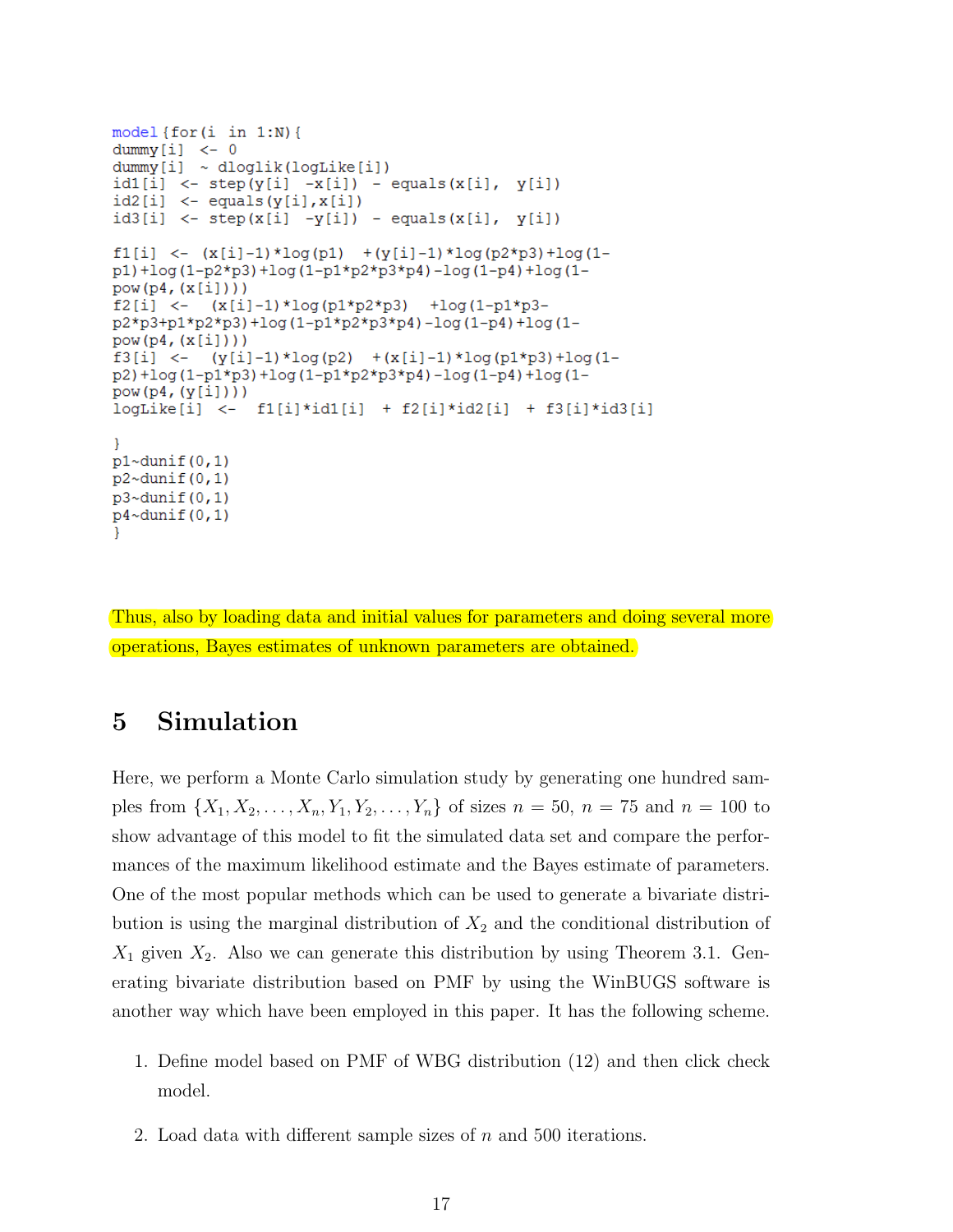3. Load initial values of  $(X_1, X_2)$  with different sample sizes of n and 500 iterations.

We update this scheme 10000 times and discard them to increase the accuracy of sampling by using the UPDATE tool. Finally, by each update of the scheme we can get 500 samples of different sizes.

Tables 1 reveals the MLEs and Bayes estimates of parameters of the  $WBGE(p_1, p_2, p_3, p_4)$ distribution along with their mean squared errors (MSEs) based on simulated data for fixed  $p_1 = p_2 = p_3 = 0.9$  and different values of n and  $p_4$ .

It is clearly observed from this table that as the sample size increases, both MSE of MLEs  $(MSE<sub>1</sub>)$  and MSE of Bayes estimates  $(MSE<sub>2</sub>)$  decrease for all four parameters. Comparing  $MSE<sub>1</sub>$  and  $MSE<sub>2</sub>$ , we conclude that the Bayes estimates provide more precise estimates for the parameters than MLE estimates.

Table 1. MLEs and Bayes estimates of parameters of the WBG distribution and mean squared error of MLEs (MSE<sub>1</sub>) and Bayes estimates (MSE<sub>2</sub>) for fixed  $p_1 = p_2 = p_3 = 0.9$  and different values of n and  $p_4$ .

| $\boldsymbol{n}$ | rт         |              |                  |                  | 50     |            |              |                  |                  |  |
|------------------|------------|--------------|------------------|------------------|--------|------------|--------------|------------------|------------------|--|
| $\mathcal{P}$    | 0.5        |              |                  |                  |        | 0.9        |              |                  |                  |  |
| Estimator        | <b>MLE</b> | <b>Bayes</b> | MSE <sub>1</sub> | MSE <sub>2</sub> |        | <b>MLE</b> | <b>Bayes</b> | MSE <sub>1</sub> | MSE <sub>2</sub> |  |
| $p_1$            | 0.8880     | 0.8822       | 0.00062          | 0.00045          |        | 0.8921     | 0.8975       | 0.00053          | 0.00036          |  |
| $p_2$            | 0.8960     | 0.8916       | 0.00046          | 0.00033          |        | 0.9020     | 0.9064       | 0.00038          | 0.00034          |  |
| $p_3$            | 0.8949     | 0.8956       | 0.00039          | 0.00028          |        | 0.8993     | 0.9012       | 0.00097          | 0.00038          |  |
| $\,p\,$          | 0.4134     | 0.4009       | 0.00521          | 0.00358          |        | 0.8865     | 0.8127       | 0.00491          | 0.00264          |  |
| $\boldsymbol{n}$ |            |              |                  |                  | $75\,$ |            |              |                  |                  |  |
| $\mathcal{P}$    | 0.5        |              |                  |                  |        | 0.9        |              |                  |                  |  |
| Estimator        | <b>MLE</b> | <b>Bayes</b> | MSE <sub>1</sub> | MSE <sub>2</sub> |        | MLE        | <b>Bayes</b> | MSE <sub>1</sub> | MSE <sub>2</sub> |  |
| $p_1$            | 0.9000     | 0.8861       | 0.00037          | 0.00031          |        | 0.8940     | 0.8958       | 0.00049          | 0.00039          |  |
| $p_2$            | 0.8994     | 0.8855       | 0.00038          | 0.00036          |        | 0.8937     | 0.8961       | 0.00036          | 0.00031          |  |
| $p_3$            | 0.9081     | 0.9047       | 0.00036          | 0.00021          |        | 0.9105     | 0.9109       | 0.00053          | 0.00027          |  |
| $\boldsymbol{p}$ | 0.5867     | 0.5987       | 0.00325          | 0.00308          |        | 0.9047     | 0.8371       | 0.00262          | 0.00225          |  |
| $\boldsymbol{n}$ |            |              |                  |                  | 100    |            |              |                  |                  |  |
| $\mathcal{P}$    | $0.5\,$    |              |                  |                  |        | 0.9        |              |                  |                  |  |
| Estimator        | MLE        | <b>Bayes</b> | MSE <sub>1</sub> | MSE <sub>2</sub> |        | <b>MLE</b> | <b>Bayes</b> | MSE <sub>1</sub> | MSE <sub>2</sub> |  |
| $p_1$            | 0.9008     | 0.8938       | 0.00032          | 0.00016          |        | 0.9042     | 0.9103       | 0.00046          | 0.00028          |  |
| $p_2$            | 0.8961     | 0.8894       | 0.00029          | 0.00018          |        | 0.9027     | 0.9072       | 0.00017          | 0.00010          |  |
| $p_3$            | 0.9026     | 0.9019       | 0.00026          | 0.00011          |        | 0.8948     | 0.8974       | 0.00019          | 0.00012          |  |
| $\boldsymbol{p}$ | 0.5039     | 0.5304       | 0.00314          | 0.00146          |        | 0.8833     | 0.8684       | 0.00210          | 0.00201          |  |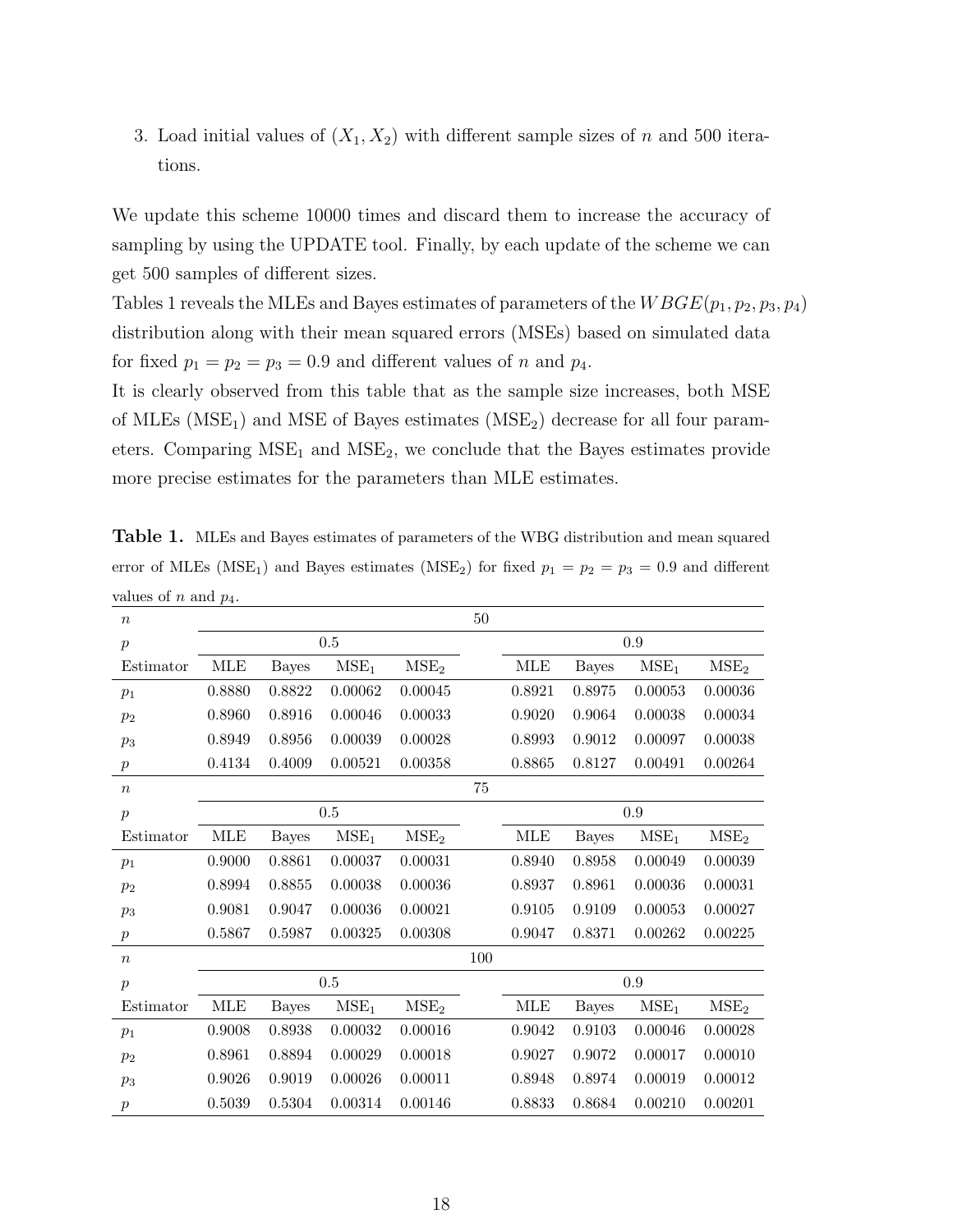# 6 Application

In this section, we apply a real data set (cf. Dhar [7]), scores given by seven judges from seven different countries recorded in a video recording, indicated in Table 2, to demonstrate the advantage of our proposed model. The score given by each judge is a discrete random variable taking positive integer values and also the midpoints of consecutive integers between zero and ten. Dhar [7] used the data set presented in Table 2 to reveal the applicability of the bivariate geometric model. In the following, we shall use several measures of goodness-of-fit to demonstrate that for this data set  $W BGE(p_1, p_2, p_3, p_4)$  provides a better fit compared to  $BGE(p_1, p_2, p_3)$  model. First of all, to estimate the unknown parameters by MLEs and Bayes methods, we need to provide initial guesses for  $\theta = (p_1, p_2, p_3, p_4)$ . As mentioned in Subsection 4.2, we have fitted WGE distribution to  $X_1, X_2$  and  $X_{(1)} = min\{X_1, X_2\}$ , respectively. The initial MLE extimates are  $p_1 = 0.9921, p_2 = 0.9908, p_3 = 0.8698$  and  $p_4 = 0.9999$ . Now we fit the WBGE distributions to the bivariate data set in Table 2 and estimate their parameters using both MLE and Bayes methods.

Tables 3 and 4 list the MLEs and Bayes estimates of the parameters, negative loglikelihood function  $(-\log L)$ , Akaike Information Criterion,  $AIC = -2\log L + 2k$ , Bayesian information criterion,  $BIC = -2 \log L + k \log(n)$ , and HannanQuinn information criterion (HQIC),  $HQIC = -2L + 2k \log(\log(n))$ , respectively, where n is the number of observations,  $k$  is number of parameters in the model and  $L$  is the maximized value of the likelihood function, for two models.

By considering AIC, BIC and HQIC indices for MLEs and Bayes estimates, as indicated in Tables 3 and 4, we can see that  $W BGE(p_1, p_2, p_3, p_4)$  provides a better fit compared to  $BGE(p_1, p_2, p_3)$  model based on both estimators. Also, by comparing Tables 3 and 4, we conclude that the maximum likelihood estimators have lower AIC, BIC and HQIC indices than the Bayes estimators of the parameters. Therefore, for this real data set we choose the maximum likelihood estimators as first candidates to estimate the parameters.

The 95 percent confidence interval of parameters  $(p_1, p_2, p_3)$  and  $(p_4)$  from WBGE distribution by MLE method are (0.9265, 0.9505), (0.9701, 0.9827), (0.8973, 0.9213) and (0.9615, 0.9999), respectively. The corresponding Bayes 95 percent confidence interval for parametars are (0.9035, 0.9659), (0.9427, 0.9932), (0.8672, 0.9485) and  $(0.9037, 0.9999)$ , respectively.

Here we would like to test  $WBE(p_1, p_2, p_3, p_4)$  versus  $BGE(p_1, p_2, p_3)$  as defined in (50). Using the negative log-likelihood values of WBGE and BGE distributions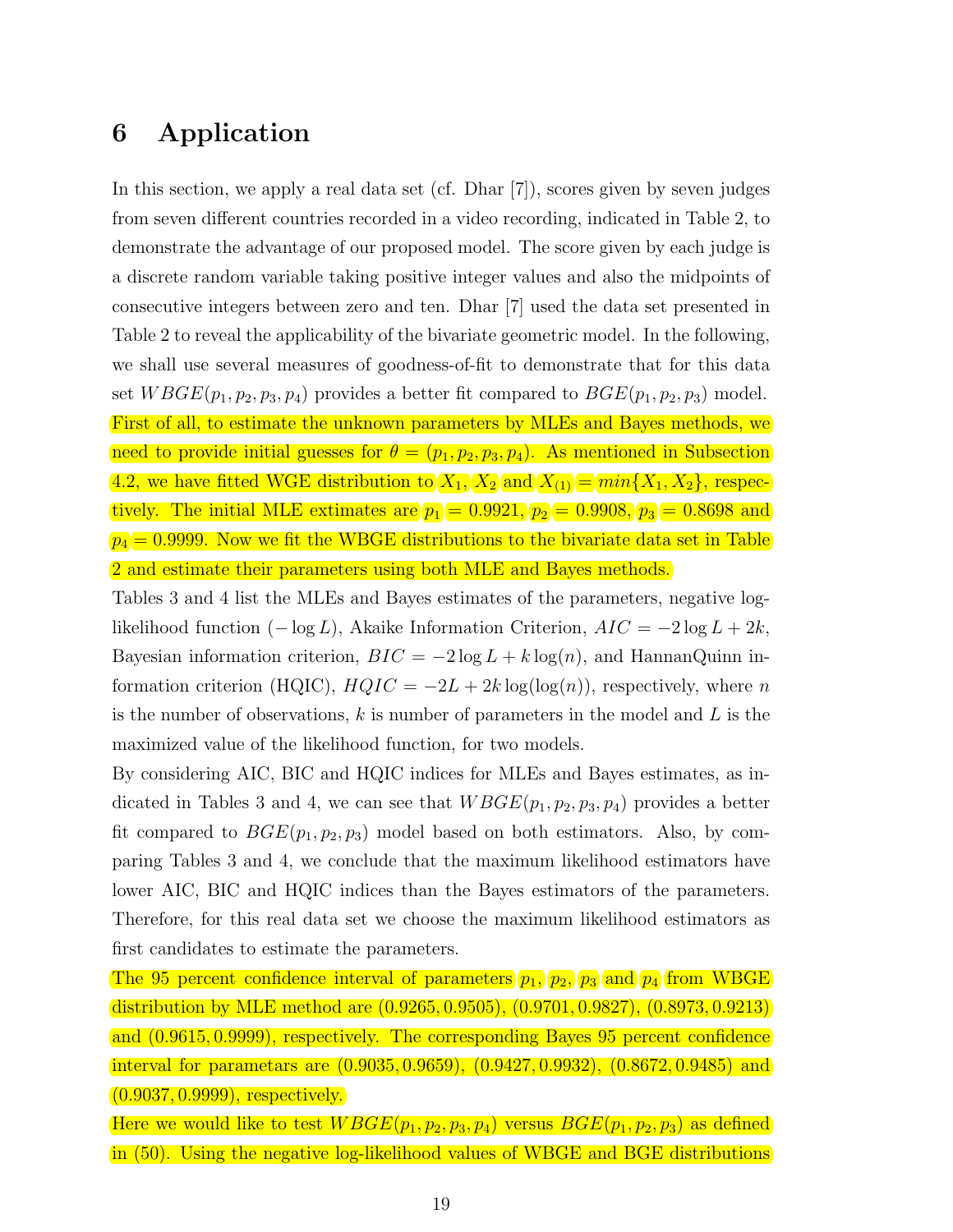for MLE and Bayes estimates, as mentioned in Tables 3 and 4, we obtain the test statistic (51) as 22.94 and 20.58, respectively. Also, thier corresponding p-values are less than 0.0001. Therefore, the null hypothesis that the data come from a BGE distribution is rejected.

| Item            | 1 v, 12 world Oup drying competition, Attaina, Georgia.<br>Diver | X: max score, Asian | Y:<br>max<br>score, |
|-----------------|------------------------------------------------------------------|---------------------|---------------------|
|                 |                                                                  | and Caucasus        | West                |
| 1               | Sun Shuwei, China                                                | 19                  | 19                  |
| $\overline{2}$  | David Pichler, USA                                               | 15                  | 15                  |
| 3               | Jan Hempel, Germany                                              | 13                  | 14                  |
| $\overline{4}$  | Roman Volodkuv, Ukraine                                          | 11                  | 12                  |
| $\overline{5}$  | Sergei Kudrevich, Belarus                                        | 14                  | 14                  |
| $6\phantom{.}6$ | Patrick Jeffrey, USA                                             | 15                  | 14                  |
| $\overline{7}$  | Valdimir Timoshinin, Russia                                      | 13                  | 16                  |
| 8               | Dimitry Sautin, Russia                                           | $\overline{7}$      | $\overline{5}$      |
| 9               | Xiao Hailiang, China                                             | 13                  | 13                  |
| 10              | Sun Shuwei, China                                                | 15                  | 16                  |
| 11              | David Pichler, USA                                               | 15                  | 15                  |
| 12              | Jan Hempel, Germany                                              | 17                  | 18                  |
| 13              | Roman Volodkuv, Ukraine                                          | 16                  | 16                  |
| 14              | Sergei Kudrevich, Belarus                                        | 12                  | 13                  |
| 15              | Patrick Jeffrey, USA                                             | 14                  | 14                  |
| 16              | Valdimir Timoshinin, Russia                                      | 12                  | 13                  |
| 17              | Dimitry Sautin, Russia, Russia                                   | 17                  | 18                  |
| 18              | Xiao Hailiang, China, Russia                                     | 9                   | 10                  |
| 19              | Sun Shuwei, China, Russia                                        | 18                  | 18                  |

Table 2. Scores taken from a video recorded during the summer of 1995 relayed by NBC sports TV, IX World Cup diving competition, Atlanta, Georgia.

Table 3. MLEs of the parameters, negative log-likelihood, AIC, BIC and HQIC of the  $BGE(p_1, p_2, p_3)$  and  $WBGE(p_1, p_2, p_3, p_4)$  models for data of Table 2.

| <b>Distribution</b>                                                                | $p_1$ | $p_2$ | $\ddot{p}_3$ | $\ddot{p}_4$ |                                                                  | $-\log L$ AIC | BIC | HOIC – |
|------------------------------------------------------------------------------------|-------|-------|--------------|--------------|------------------------------------------------------------------|---------------|-----|--------|
| $BGE(p_1, p_2, p_3)$                                                               |       |       |              |              | $0.9616$ $0.9854$ $0.9401$ - $117.64$ $241.28$ $244.11$ $241.75$ |               |     |        |
| $WBGE(p_1, p_2, p_3, p_4)$ 0.9385 0.9764 0.9093 0.9999 106.17 220.34 224.11 220.97 |       |       |              |              |                                                                  |               |     |        |
|                                                                                    |       |       |              |              |                                                                  |               |     |        |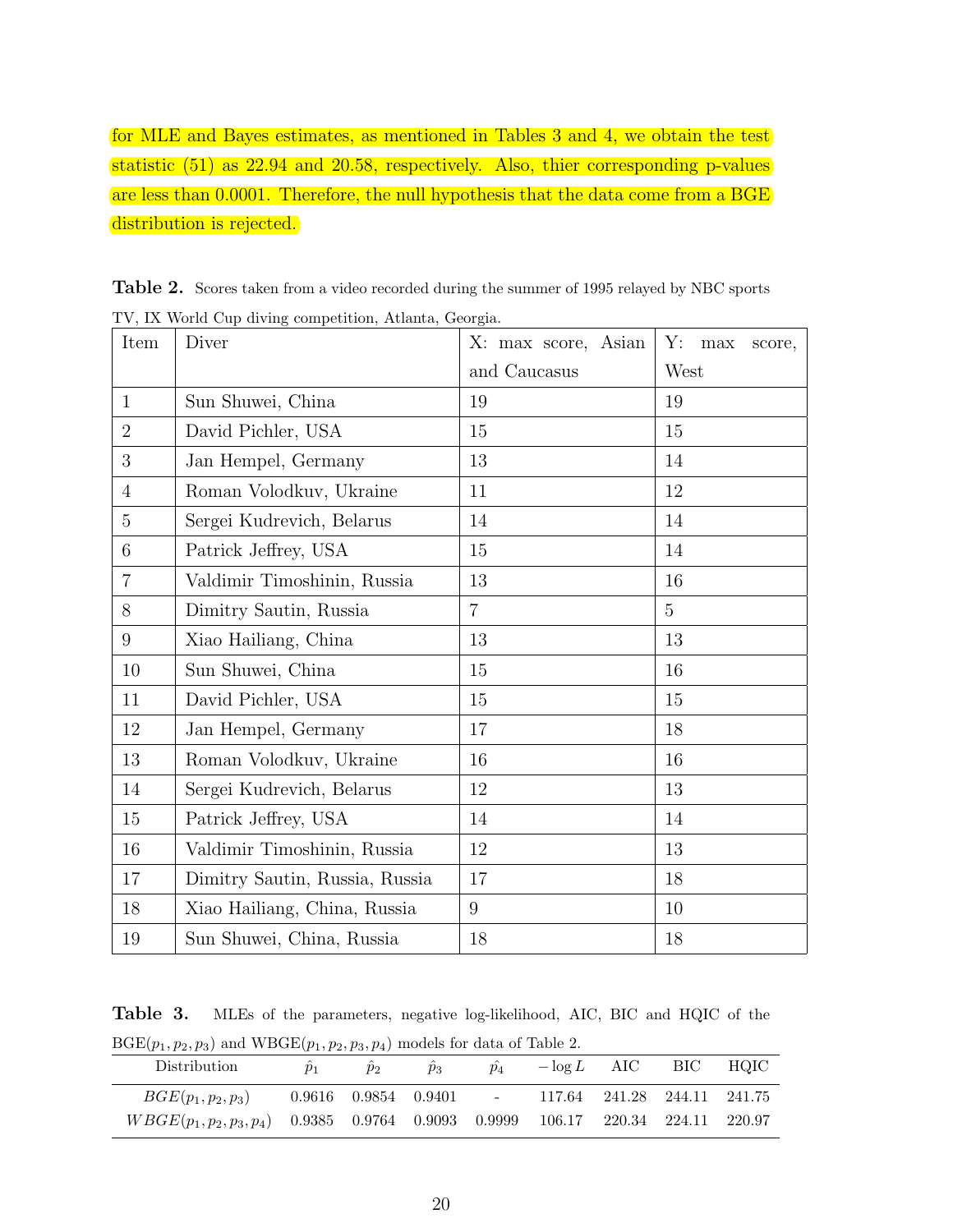| Distribution                                                                       | $p_1$ | $p_2$ | $p_3$ | $p_4$ |                                                                 | $-\log L$ AIC | BIC HQIC |
|------------------------------------------------------------------------------------|-------|-------|-------|-------|-----------------------------------------------------------------|---------------|----------|
| $BGE(p_1, p_2, p_3)$                                                               |       |       |       |       | $0.9577$ $0.9798$ $0.9390$ $ 117.85$ $241.70$ $244.53$ $242.17$ |               |          |
| $WBGE(p_1, p_2, p_3, p_4)$ 0.9382 0.9722 0.9109 0.9722 107.08 223.12 226.89 223.75 |       |       |       |       |                                                                 |               |          |

Table 4. Bayes estimation of the parameters, negative log-likelihood, AIC, BIC and HQIC of the BGE( $p_1, p_2, p_3$ ) and WBGE( $p_1, p_2, p_3, p_4$ ) models for data of Table 2.

# 7 Conclusions

In this paper we have developed BWGE distributions and it has WGE as the marginals. It is observed that due to presence of one extra parameter it is more flexible than a classical BGE distribution. We have derived different properties and characteristics of the proposed bivariate distribution. It seems the method can be extended for other bivariate discrete distributions also. More work is needed along that direction.

# Acknowledgments

The first author is grateful to the Graduate Office of the University of Isfahan for its support.

### **APPENDIX**

PROOF OF THEOREM 2.1

By Equation (11), we have

$$
P(X_1 = x_1, X_2 = x_2) = P(Y_1 = x_1, Y_2 = x_2 | Y < m \min\{Y_1, Y_2\}),
$$
\n
$$
= \frac{P(Y_1 = x_1, Y_2 = x_2) P(Y < m \min\{x_1, x_2\})}{P(Y < m \min\{Y_1, Y_2\})}.
$$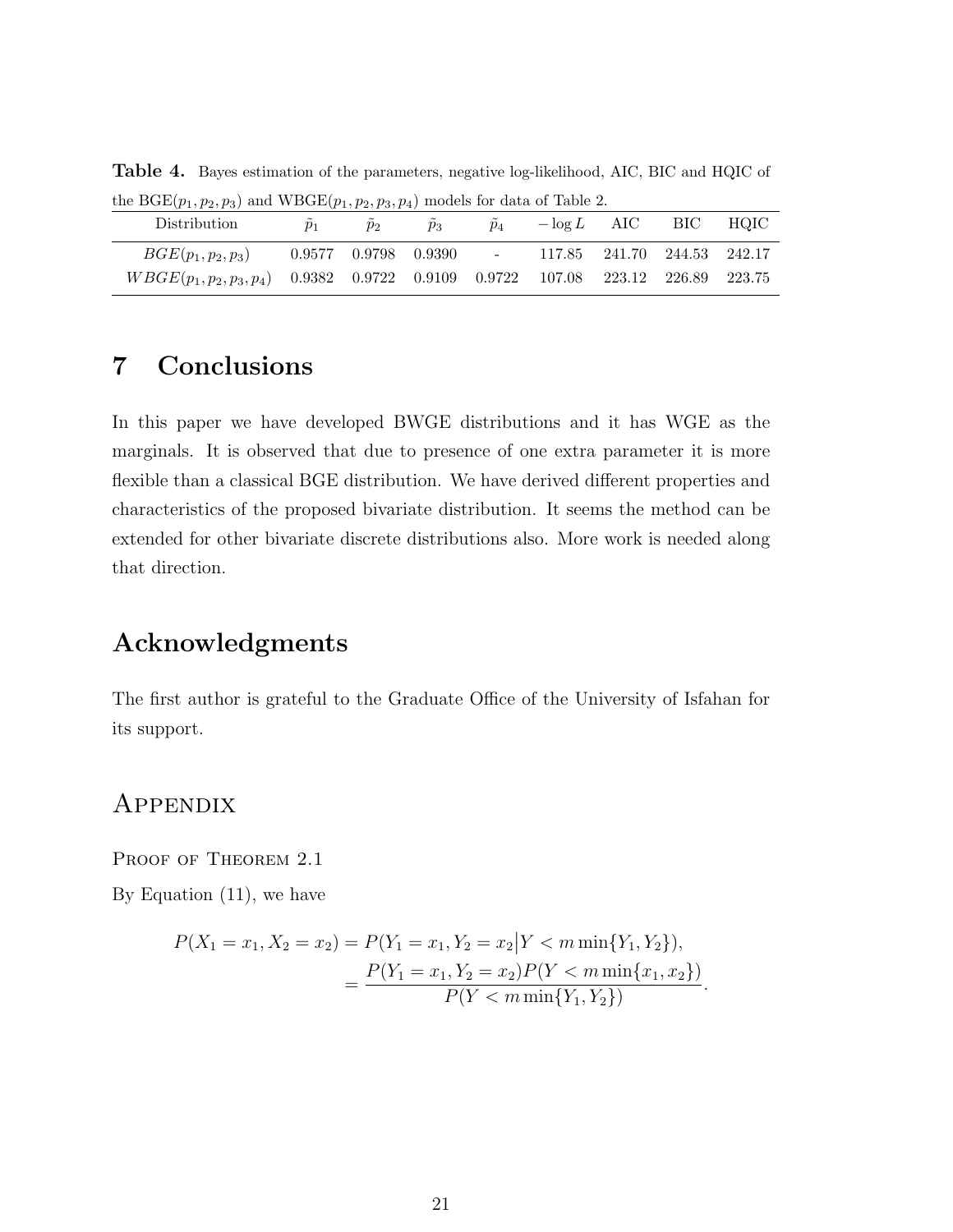Now, let  $K^{-1} = P(Y < m \min\{Y_1, Y_2\})$ . Then, we obtain

$$
K^{-1} = P(Y < m \min\{Y_1, Y_2\}) = \sum_{x_1=1}^{\infty} \sum_{x_2=1}^{\infty} P(Y_1 = x_1, Y_2 = x_2) P(Y < m \min\{x_1, x_2\})
$$
\n
$$
= \frac{(1-p_1)(1-p_2p_3)}{p_1p_2p_3} \sum_{x_1=1}^{\infty} \sum_{x_2=x_1+1}^{\infty} (p_2p_3)^{x_2} p_1^{x_1} (1-p_4^{x_1})
$$
\n
$$
+ \frac{(1-p_2)(1-p_1p_3)}{p_1p_2p_3} \sum_{x_2=1}^{\infty} \sum_{x_1=x_2+1}^{\infty} (p_1p_3)^{x_1} p_2^{x_2} (1-p_4^{x_2})
$$
\n
$$
+ \frac{(1-p_1p_3 - p_2p_3 + p_1p_2p_3)}{p_1p_2p_3} \sum_{x_1=1}^{\infty} (p_1p_2p_3)^{x_1} (1-p_4^x)
$$
\n
$$
= 1 - \frac{(1-p_1)(1-p_2p_3)}{p_1p_2p_3} \sum_{x_1=1}^{\infty} (p_2p_4)^{x_1} \sum_{x_1=x_2+1}^{\infty} (p_2p_3)^{x_2}
$$
\n
$$
- \frac{(1-p_2)(1-p_1p_3)}{p_1p_2p_3} \sum_{x_2=1}^{\infty} (p_2p_4)^{x_2} \sum_{x_1=x_2+1}^{\infty} (p_1p_3)^{x_1}
$$
\n
$$
= 1 - \frac{(1-p_1)}{p_1} \sum_{x_1=1}^{\infty} (p_1p_2p_3p_4)^{x_1} - \frac{(1-p_2)}{p_2} \sum_{x_2=1}^{\infty} (p_1p_2p_3p_4)^{x_2}
$$
\n
$$
- \frac{(1-p_1p_3 - p_2p_3 + p_1p_2p_3)}{p_1p_2p_3} \sum_{x=1}^{\infty} (p_1p_2p_3p_4)^{x_2}
$$
\n

which implies the result.

PROOF OF THEOREM 2.2: Note that

$$
F(x_1, x_2) = P(X_1 \le x_1, X_2 \le x_2) = \begin{cases} K F_1(x_1, x_2), & \text{if } x_1 > x_2, \\ K F_2(x_1, x_2), & \text{if } x_2 > x_1, \\ K F_0(x_1, x_2), & \text{if } x_1 = x_2 = x, \end{cases}
$$

where

$$
F_1(x_1, x_2) = \frac{(1-p_1)(1-p_2p_3)}{p_1p_2p_3} \left[ \sum_{t_1=1}^{x_2-1} \sum_{t_2=t_1+1}^{x_2} (p_2p_3)^{t_2} p_1^{t_1} - \sum_{t_1=1}^{x_2-1} \sum_{t_2=t_1+1}^{x_2} (p_2p_3)^{t_2} (p_1p_4)^{t_1} \right],
$$
  
+ 
$$
\frac{(1-p_2)(1-p_1p_3)}{p_1p_2p_3} \left[ \sum_{t_2=1}^{x_2} \sum_{t_1=t_2+1}^{x_1} (p_1p_3)^{t_1} p_2^{t_2} - \sum_{t_2=1}^{x_2} \sum_{t_1=t_2+1}^{x_1} (p_1p_3)^{t_1} (p_2p_4)^{t_2} \right],
$$
  
+ 
$$
\frac{(1-p_1p_3-p_2p_3+p_1p_2p_3)}{p_1p_2p_3} \left[ \sum_{t=1}^{x_2} (p_1p_2p_3)^{t} - \sum_{t=1}^{x_2} (p_1p_2p_3p_4)^{t} \right],
$$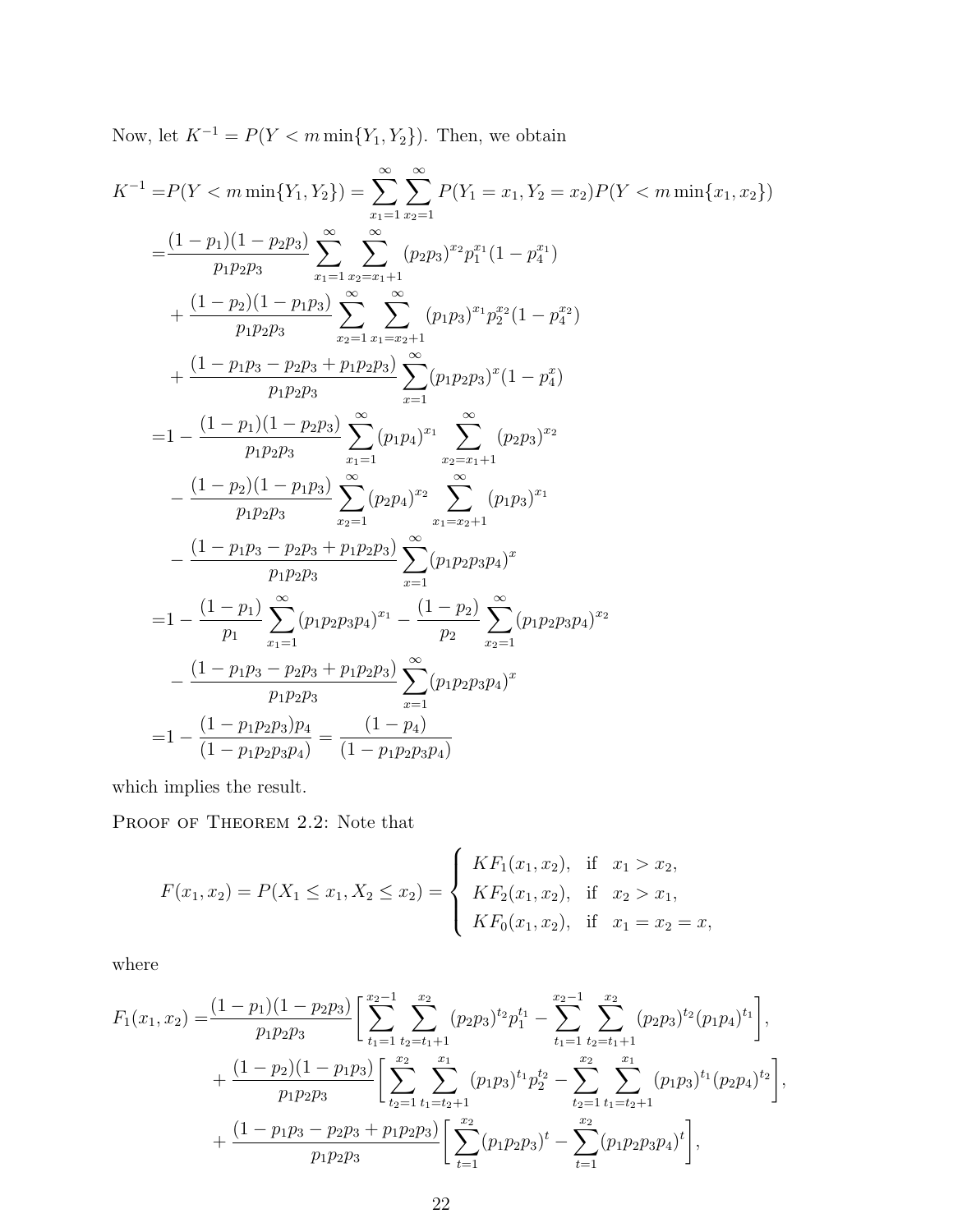$$
F_2(x_1, x_2) = \frac{(1 - p_2)(1 - p_1p_3)}{p_1p_2p_3} \left[ \sum_{t_2=1}^{x_1-1} \sum_{t_1=t_2+1}^{x_1} (p_1p_3)^{t_1} p_2^{t_2} - \sum_{t_2=1}^{x_1-1} \sum_{t_1=t_2+1}^{x_1} (p_1p_3)^{t_1} (p_2p_4)^{t_2} \right],
$$
  
+ 
$$
\frac{(1 - p_1)(1 - p_2p_3)}{p_1p_2p_3} \left[ \sum_{t_1=1}^{x_1} \sum_{t_2=t_1+1}^{x_2} (p_2p_3)^{t_2} p_1^{t_1} - \sum_{t_1=1}^{x_1} \sum_{t_2=t_1+1}^{x_2} (p_2p_3)^{t_2} (p_1p_4)^{t_1} \right],
$$
  
+ 
$$
\frac{(1 - p_1p_3 - p_2p_3 + p_1p_2p_3)}{p_1p_2p_3} \left[ \sum_{t=1}^{x_1} (p_1p_2p_3)^{t} - \sum_{t=1}^{x_1} (p_1p_2p_3p_4)^{t} \right],
$$

and

$$
F_0(x_1, x_2) = \frac{(1 - p_1)(1 - p_2p_3)}{p_1p_2p_3} \left[ \sum_{t_1=1}^{x-1} \sum_{t_2=t_1+1}^{x} (p_2p_3)^{t_2} p_1^{t_1} - \sum_{t_1=1}^{x-1} \sum_{t_2=t_1+1}^{x} (p_2p_3)^{t_2} (p_1p_4)^{t_1} \right],
$$
  
+ 
$$
\frac{(1 - p_2)(1 - p_1p_3)}{p_1p_2p_3} \left[ \sum_{t_2=1}^{x-1} \sum_{t_1=t_2+1}^{x} (p_1p_3)^{t_1} p_2^{t_2} - \sum_{t_2=1}^{x-1} \sum_{t_1=t_2+1}^{x} (p_1p_3)^{t_1} (p_2p_4)^{t_2} \right],
$$
  
+ 
$$
\frac{(1 - p_1p_3 - p_2p_3 + p_1p_2p_3)}{p_1p_2p_3} \left[ \sum_{t=1}^{x} (p_1p_2p_3)^{t} - \sum_{t=1}^{x} (p_1p_2p_3p_4)^{t} \right].
$$

Therefore, the result follows by the geometric series expansions.

PROOF OF THEOREM 2.4:

Suppose that  $t_1 < -\ln(p_1p_3)$ ,  $t_2 < -\ln(p_2p_3)$  and  $t_1+t_2 < \min\{-\ln(p_1p_2p_3)$ ,  $-\ln(p_1p_2p_3p_4)\}$ , then we have

$$
M_{X_1,X_2}(t_1,t_2) = K \sum_{x_1=1}^{\infty} \sum_{x_2=x_1+1}^{\infty} e^{t_1x_1+t_2x_2} (1-p_1)(1-p_2p_3)(p_2p_3)^{x_2-1} p_1^{x_1-1} (1-p_4^{x_1})
$$
  
\n
$$
+ K \sum_{x_2=1}^{\infty} \sum_{x_1=x_2+1}^{\infty} e^{t_1x_1+t_2x_2} (1-p_2)(1-p_1p_3)(p_1p_3)^{x_1-1} p_2^{x_2-1} (1-p_4^{x_2})
$$
  
\n
$$
+ K \sum_{x=1}^{\infty} e^{t_1x+t_2x} (1-p_1p_3-p_2p_3+p_1p_2p_3)(p_1p_2p_3)^{x-1} (1-p_4^{x})
$$
  
\n
$$
= K \frac{(1-p_1)(1-p_2p_3)}{p_1p_2p_3} \Big[ \sum_{x_1=1}^{\infty} (p_1e^{t_1})^{x_1} \frac{(p_2p_3e^{t_2})^{x_1+1}}{(1-p_2p_3e^{t_2}} - \sum_{x_1=1}^{\infty} (p_1p_4e^{t_1})^{x_1} \frac{(p_2p_3e^{t_2})^{x_1+1}}{(1-p_2p_3e^{t_2}}) \Big]
$$
  
\n
$$
+ K \frac{(1-p_2)(1-p_1p_3)}{p_1p_2p_3} \Big[ \sum_{x_2=1}^{\infty} (p_2e^{t_2})^{x_2} \frac{(p_1p_3e^{t_1})^{x_2+1}}{(1-p_1p_3e^{t_1}} - \sum_{x_2=1}^{\infty} (p_2p_4e^{t_2})^{x_2} \frac{(p_1p_3e^{t_1})^{x_2+1}}{(1-p_1p_3e^{t_1}}) \Big]
$$
  
\n
$$
+ K \frac{(1-p_1p_3-p_2p_3+p_1p_2p_3)}{p_1p_2p_3} \Big[ \sum_{x=1}^{\infty} (p_1p_2p_3e^{t_1+t_2})^{x} - \sum_{x
$$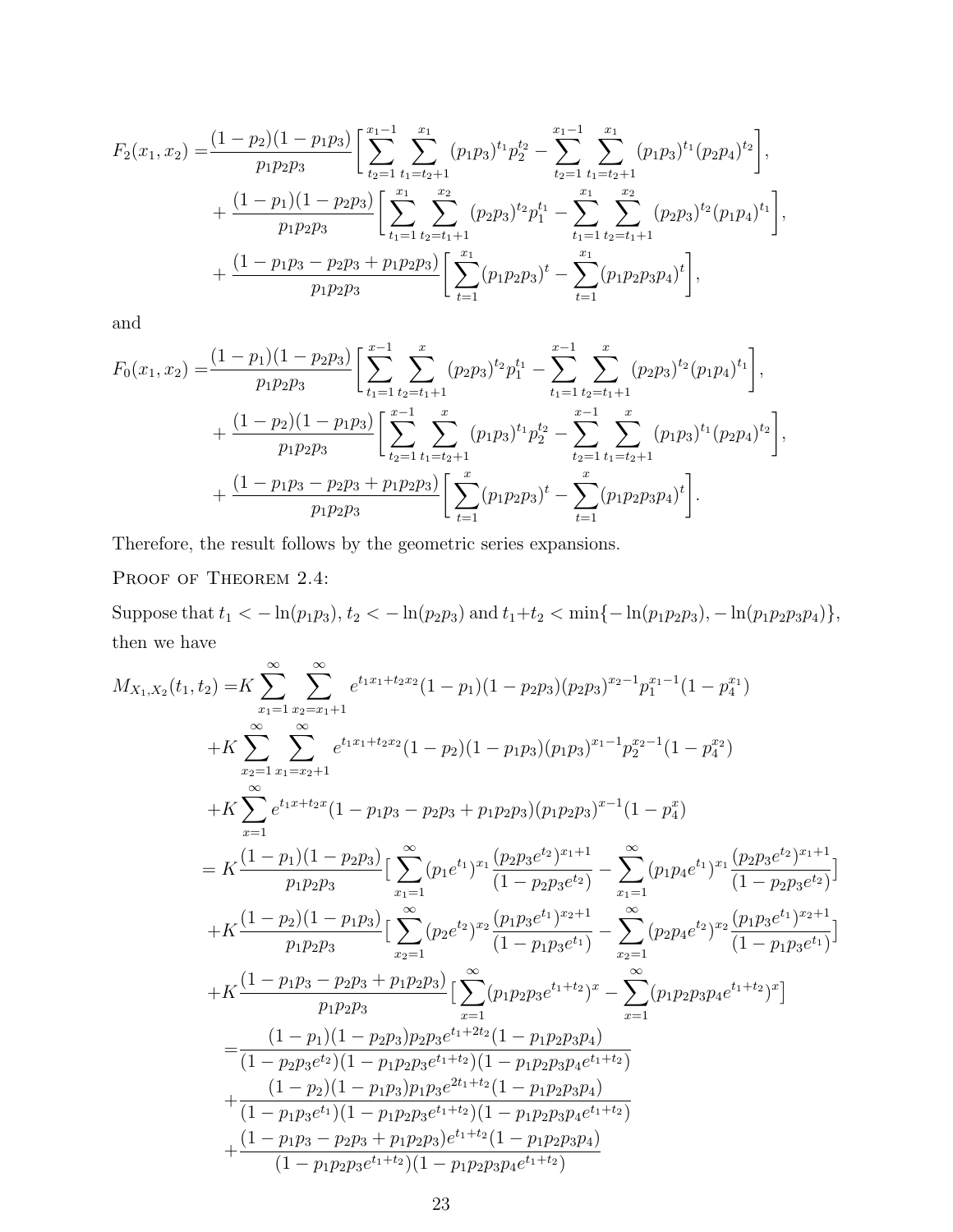PROOF OF THEOREM 2.6:

Since the marginal PMF of  $X_{\rm 1}$  is

$$
f_{X_1}(x_1) = \frac{(1 - p_1 p_3)(1 - p_1 p_2 p_3 p_4)}{(1 - p_2 p_4)} (p_1 p_3)^{x_1 - 1} \{1 - (p_2 p_4)^{x_1}\},
$$

the proof of (a) is straightforward. For part (b), we have

$$
E(X_2|X_1 = x_1) = \sum_{x_2=1}^{\infty} x_2 f_{X_2|X_1 = x_1}(x_2) = \sum_{x_2=1}^{x_1-1} x_2 \frac{(1-p_2p_4)(1-p_2)}{(1-p_4)\{1-(p_2p_4)^{x_1}\}} p_2^{x_2-1}(1-p_4^{x_2}),
$$
  
+ 
$$
\sum_{x_2=x_{1+1}}^{\infty} x_2 \frac{(1-p_2p_4)(1-p_1)(1-p_2p_3)(1-p_4^{x_1})}{(1-p_4)(1-p_1p_3)\{1-(p_2p_4)^{x_1}\}} p_2^{x_2-1} p_3^{x_2-x_1},
$$
  
+ 
$$
x_1 \frac{(1-p_2p_4)(1-p_1p_3-p_2p_3+p_1p_2p_3)}{(1-p_4)(1-p_1p_3)} \times \frac{(1-p_4^{x_1})p_2^{x_1-1}}{(1-(p_2p_4)^{x_1}\}},
$$
  
= 
$$
\frac{(1-p_2p_4)(1-p_2)}{(1-p_4)\{1-(p_2p_4)^{x_1}\}} \left[\frac{1-x_1p_2^{x_1-1}+p_2^{x_1}(x_1-1)}{(1-p_2)^2}\right],
$$
  
- 
$$
\frac{1-x_1(p_2p_4)^{x_1-1}+(p_2p_4)^{x_1}(x_1-1)}{(1-p_2p_4)^2} p_4,
$$
  
+ 
$$
\frac{(1-p_2p_4)(1-p_1)(1-p_4^{x_1})}{(1-p_4)(1-p_1p_3)(1-p_2p_3)\{1-(p_2p_4)^{x_1}\}} \left[(x_1+1)p_2^{x_1-1}-x_1p_2^{x_1}p_3\right],
$$
  
+ 
$$
\frac{(1-p_2p_4)(1-p_1p_3-p_2p_3+p_1p_2p_3)x_1(1-p_4^{x_1})p_2^{x_1-1}}{(1-p_4)(1-p_1p_3)\{1-(p_2p_4)^{x_1}\}}.
$$

As required.

PROOF OF THEOREM 3.2:

Using the law of total probability, we obtain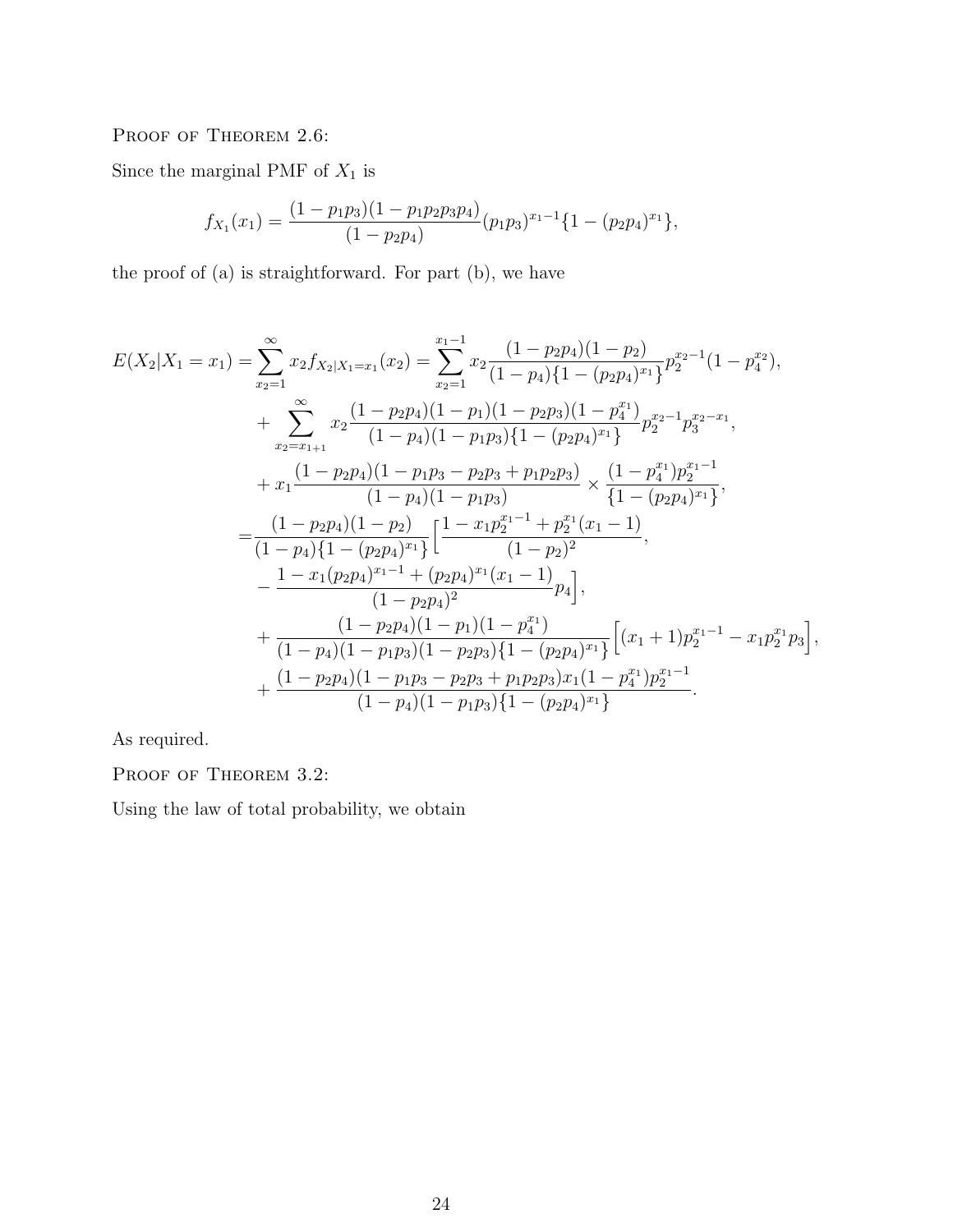$$
P(X_{(1)} = x) = P(X_1 = x, X_2 > x) + P(X_2 = x, X_1 > x) + P(X_1 = X_2 = x),
$$
  
\n
$$
= \sum_{x_2=x+1}^{\infty} K(1-p_1)(1-p_2p_3)(p_2p_3)^{x_2-1}p_1^{x-1}(1-p_4^x),
$$
  
\n
$$
+ \sum_{x_1=x+1}^{\infty} K(1-p_2)(1-p_1p_3)(p_1p_3)^{x_1-1}p_2^{x-1}(1-p_4^x),
$$
  
\n
$$
+ K(1-p_1p_3-p_2p_3+p_1p_2p_3)(p_1p_2p_3)^{x-1}(1-p_4^x),
$$
  
\n
$$
= K(1-p_1)(1-p_2p_3)p_1^{x-1}(1-p_4^x)\sum_{x_2=x+1}^{\infty} (p_2p_3)^{x_2-1},
$$
  
\n
$$
+ K(1-p_2)(1-p_1p_3)p_2^{x-1}(1-p_4^x)\sum_{x_1=x+1}^{\infty} (p_1p_3)^{x_1-1},
$$
  
\n
$$
+ K(1-p_1p_3-p_2p_3+p_1p_2p_3)(p_1p_2p_3)^{x-1}(1-p_4^x),
$$
  
\n
$$
= K(p_2p_3-p_1p_2p_3)(p_1p_2p_3)^{x-1}(1-p_4^x),
$$
  
\n
$$
+ K(1-p_1p_3-p_2p_3+p_1p_2p_3)(p_1p_2p_3)^{x-1}(1-p_4^x),
$$
  
\n
$$
+ K(1-p_1p_3-p_2p_3+p_1p_2p_3)(p_1p_2p_3)^{x-1}(1-p_4^x),
$$
  
\n
$$
= \frac{(1-p_1p_2p_3)(1-p_1p_2p_3p_4)}{1-p_4}(p_1p_2p_3)^{x-1}(1-p_4^x),
$$

which is the PMF of a  $WGE(\frac{\ln p_4}{\ln p_4})$  $\frac{\ln p_4}{\ln p_1 p_2 p_3}, p_1 p_2 p_3$ . PROOF OF THEOREM 3.3:

From (12) we have

$$
P(X_1 < X_2) = \sum_{x_1=1}^{\infty} \sum_{x_2=x_1+1}^{\infty} K(1-p_1)(1-p_2p_3)(p_2p_3)^{x_2-1}p_1^{x_1-1}(1-p_4^{x_1}),
$$
\n
$$
= \frac{K(1-p_1)(1-p_2p_3)}{p_1p_2p_3} \sum_{x_1=1}^{\infty} p_1^{x_1}(1-p_4^{x_1}) \sum_{x_2=x_1+1}^{\infty} (p_2p_3)^{x_2},
$$
\n
$$
= \frac{K(1-p_1)}{p_1} \sum_{x_1=1}^{\infty} (p_1p_2p_3)^{x_1}(1-p_4^{x_1}),
$$
\n
$$
= \frac{K(1-p_1)}{p_1} \Big[ \sum_{x_1=1}^{\infty} (p_1p_2p_3)^{x_1} - \sum_{x_1=1}^{\infty} (p_1p_2p_3p_4)^{x_1} \Big],
$$
\n
$$
= \frac{K(1-p_1)}{p_1} \Big[ \frac{p_1p_2p_3}{(1-p_1p_2p_3)} - \frac{p_1p_2p_3p_4}{(1-p_1p_2p_3p_4)} \Big],
$$
\n
$$
= \frac{p_2p_3(1-p_1)}{(1-p_1p_2p_3)},
$$

(18)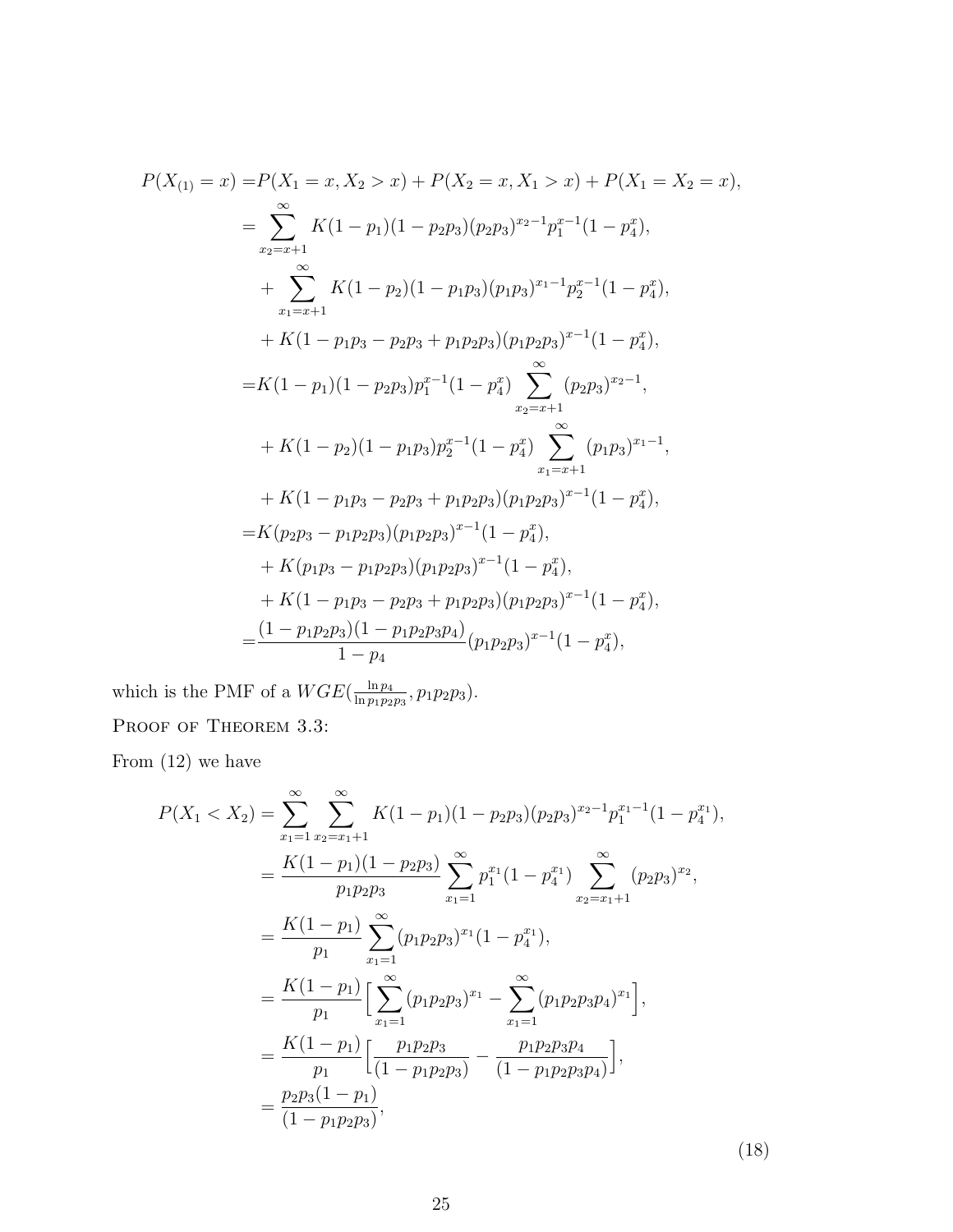as required.

PROOF OF THEOREM 3.4:

$$
H(\delta) = \sum_{x_1=1}^{\infty} \sum_{x_2=x_1+1}^{\infty} \frac{K^{\delta} (1-p_1)^{\delta} (1-p_2p_3)^{\delta}}{(p_1p_2p_3)^{\delta}} (p_2p_3)^{\delta x_2} p_1^{\delta x_1} (1-p_4^x)^{\delta},
$$
  
\n
$$
+ \sum_{x_2=1}^{\infty} \sum_{x_1=x_2+1}^{\infty} \frac{K^{\delta} (1-p_1)^{\delta} (1-p_1p_3)^{\delta}}{(p_1p_2p_3)^{\delta}} (p_1p_3)^{\delta x_1} p_2^{\delta x_2} (1-p_4^x)^{\delta},
$$
  
\n
$$
= \frac{K^{\delta} (1-p_1)^{\delta} (1-p_2p_3)^{\delta}}{(p_1p_2p_3)^{\delta}} \sum_{x_1=1}^{\infty} \sum_{x_2=x_1+1}^{\infty} (p_2p_3)^{\delta x_2} p_1^{\delta x_1} \sum_{j=0}^{\infty} {\delta \choose j} (-1)^j p_4^{x_1j},
$$
  
\n
$$
+ \frac{K^{\delta} (1-p_2)^{\delta} (1-p_2p_3)^{\delta}}{(p_1p_2p_3)^{\delta}} \sum_{x_2=1}^{\infty} \sum_{x_1=x_1+1}^{\infty} (p_2p_3)^{\delta x_2} p_2^{\delta x_1} \sum_{j=0}^{\infty} {\delta \choose j} (-1)^j p_4^{x_1j},
$$
  
\n
$$
+ \frac{K^{\delta} (1-p_2)^{\delta} (1-p_1p_3)^{\delta}}{(p_1p_2p_3)^{\delta}} \sum_{x_2=1}^{\infty} \sum_{x_1=x_1+1}^{\infty} (p_1p_2)^{\delta x_2} p_2^{\delta x_2} \sum_{j=0}^{\infty} {\delta \choose j} (-1)^j p_4^{x_1j},
$$
  
\n
$$
+ \frac{K^{\delta} (1-p_1)^{\delta} (1-p_2p_3)^{\delta}}{(p_1p_2p_3)^{\delta}} \sum_{j=0}^{\infty} {\delta \choose j} (-1)^j \sum_{x_1=1}^{\infty} (p_4^
$$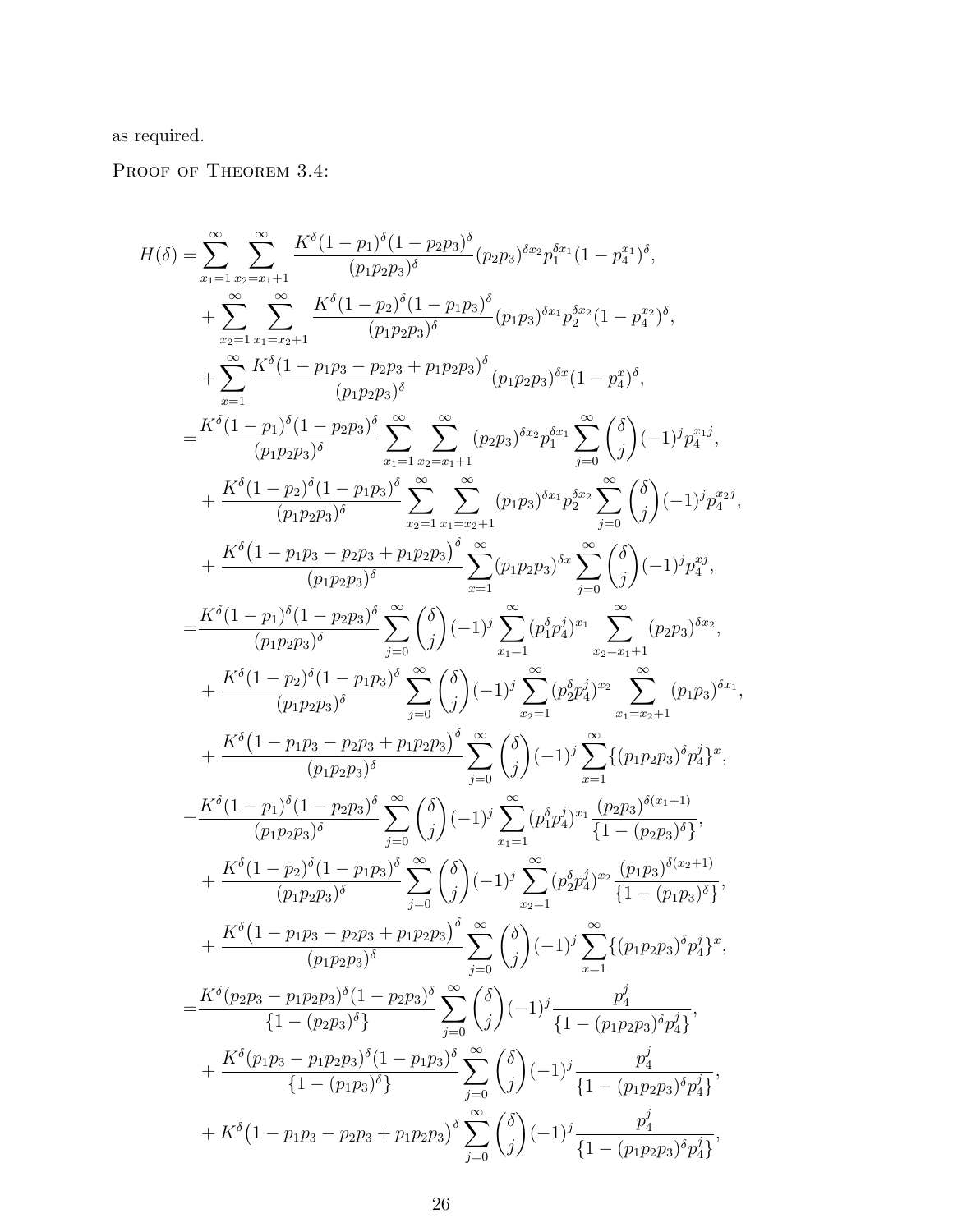Therefore, by substituting (36) into Equation (35), we obtain Renyi entropy of a random vector  $(X_1, X_2)$ .

#### FISHER INFORMATION MATRIX:

Since  $I(\theta) = -E\left[\frac{\partial^2 \ell(\Theta)}{\partial \Theta^2}\right]$  $\frac{2\ell(\Theta)}{\partial \Theta^2}$ , then by using Theorem 3.3 and the following result  $P(X_1 = X_2) = \frac{(1 - p_1 p_3 - p_2 p_3 + p_1 p_2 p_3)}{(1 - p_1 p_3 - p_2 p_3 + p_3 p_2 p_3)}$  $(1-p_1p_2p_3)$ we have E  $\lceil \partial^2 l(\Theta) \rceil$  $\partial p_k^2$ T  $= -n$  $p_j p_3$  $(1-p_1p_2p_3)(1-p_k)$  $+\frac{p_k p_3^3(1-p_j)}{2(1-p_k)}$  $\frac{P_{k}P_{3}(1-P_{1})}{(1-p_{1}p_{2}p_{3})(1-p_{j}p_{3})^{2}}+$  $p_j^2p_3^2p_4^2$  $\frac{r_{j}r_{3}r_{4}}{(1-p_{1}p_{2}p_{3}p_{4})^{2}},$ — <u>1</u>  $\frac{1}{p_k^2}+\frac{(p_3-p_jp_3)^2}{(1-p_1p_2p_3)(1-p_1p_3-p_3)}$ k  $(1-p_1p_2p_3)(1-p_1p_3-p_2p_3+p_1p_2p_3)$ ,  $+\frac{K(p_k p_3 - p_1 p_2 p_3)}{A}$  $\overline{(1-p_kp_3)p_k^2}$  $\int \frac{(2-p_k p_3(1+p_j))}{(p_2-p_k p_3p_4)}$  $\frac{(-p_kp_3(1+p_j))}{(1-p_1p_2p_3)^2}-\frac{p_4(2-p_kp_3(1+p_jp_4))}{(1-p_1p_2p_3p_4)^2}$  $(1-p_1p_2p_3p_4)^2$  $\prod_{i=1}^{n}$  $+\frac{K(1-p_kp_3)}{2}$  $p_k^2$  $\int$  1  $\frac{1}{(1-p_1p_2p_3)^2} - \frac{p_4}{(1-p_1p_2)}$  $(1-p_1p_2p_3p_4)^2$  $\left\{\right, \quad j,k=1,2 \quad and \quad j\neq k,$ E  $\lceil \partial^2 l(\Theta) \rceil$  $\partial p_3^2$ ד  $= -n$  $\sqrt{p_2p_3(1-p_1)p_2^2}$  $\frac{(p_2p_3(1-p_1)p_2^2)}{(1-p_1p_2p_3)(1-p_2p_3)^2}+\frac{p_1p_3(1-p_2)p_1^2}{(1-p_1p_2p_3)(1-p_2p_3)}$  $\frac{p_1p_3(1-p_2p_1)}{(1-p_1p_2p_3)(1-p_1p_3)^2} +$  $p_1^2p_2^2p_4^2$  $\frac{P_1P_2P_4}{(1-p_1p_2p_3p_4)^2}$  $-\frac{1}{4}$  $\frac{(p_1+p_2-p_1p_2)^2}{(1-p_1p_2p_3)(1-p_1p_3-p_2p_4)}$ 3  $\left(1-p_1p_2p_3\right)\left(1-p_1p_3-p_2p_3+p_1p_2p_3\right)$ ,  $+\frac{K(1-p_1p_2p_3)}{2}$  $\frac{\left(p_1p_2p_3\right)}{p_3^2} \Big\{\frac{1}{(1-p_1)^2}\Big\}$ 3  $\frac{1}{(1-p_1p_2p_3)^2} - \frac{p_4}{(1-p_1p_2)}$  $(1-p_1p_2p_3p_4)^2$  $\big\}$ , E  $\lceil \partial^2 l(\Theta) \rceil$  $\partial p_4^2$ ד  $= -n$  $\int$   $p_1p_2p_3$  $\frac{(p_1p_2p_3)}{(1-p_1p_2p_3p_4)^2}$   $\frac{1}{(1-p_1p_2p_3p_4)^2}$  $\frac{(1 \; -p_1p_2p_3)A(p_1,p_2,p_3,p_4)}{(p_1p_2p_3p_4^2)}$  $\left(p_1p_2p_3p_4^2\right)$ ,  $-\frac{Kp_4(1-p_1p_2p_3)}{2(1-p_1p_2p_3)}$  $p_4^2 (1-p_1 p_2 p_3 p_4)^2$ 4 1 , E  $\lceil \partial^2 l(\Theta) \rceil$  $\partial p_1p_2$ ד  $= -n$  $\int$   $\frac{p_3p_4}{p_3p_4}$  $\frac{(p_3p_4)}{(1-p_1p_2p_3p_4)^2}-\frac{p_3(1-p_3)}{(1-p_1p_2p_3)(1-p_1p_3-p_3)}$  $(1-p_1p_2p_3)(1-p_1p_3-p_2p_3+p_1p_2p_3)$ 1 , E  $\lceil \frac{\partial^2 l(\Theta)}{\partial \Theta} \rceil$  $\partial p_kp_3$ T  $= -n$  $p_k p_3(1-p_j)$  $\frac{(p_k p_3 (1-p_j)}{(1-p_1 p_2 p_3)(1-p_k p_3)^2}+\frac{p_j p_4}{(1-p_1 p_2 p_4 p_4 p_5)^2}$  $\frac{p_{1}p_{4}}{(1-p_{1}p_{2}p_{3}p_{4})^{2}},$  $+\frac{1}{2}$  $(1-p_1p_2p_3)(1-p_1p_3-p_2p_3+p_1p_2p_3)$ 1 ,  $j, k = 1, 2$  and  $j \neq k$ , E  $\lceil \partial^2 l(\Theta) \rceil$  $\overline{\partial p_jp_4}$ T  $= -n$  $\int$   $p_l p_k$  $(1-p_1p_2p_3p_4)^2$ 1  $j, k, l = 1, 2, 3 \text{ and } j \neq k \neq l,$ where  $A(p_1, p_2, p_3, p_4) = \sum_{t=1}^{\infty}$  $t^2(p_1p_2p_3p_4)^t$  $\frac{\frac{p_1p_2p_3p_4)^c}{(1-p_4^t)}}{$ For geting more detail to obtain above elements we refer to Kundu and Gupta [13].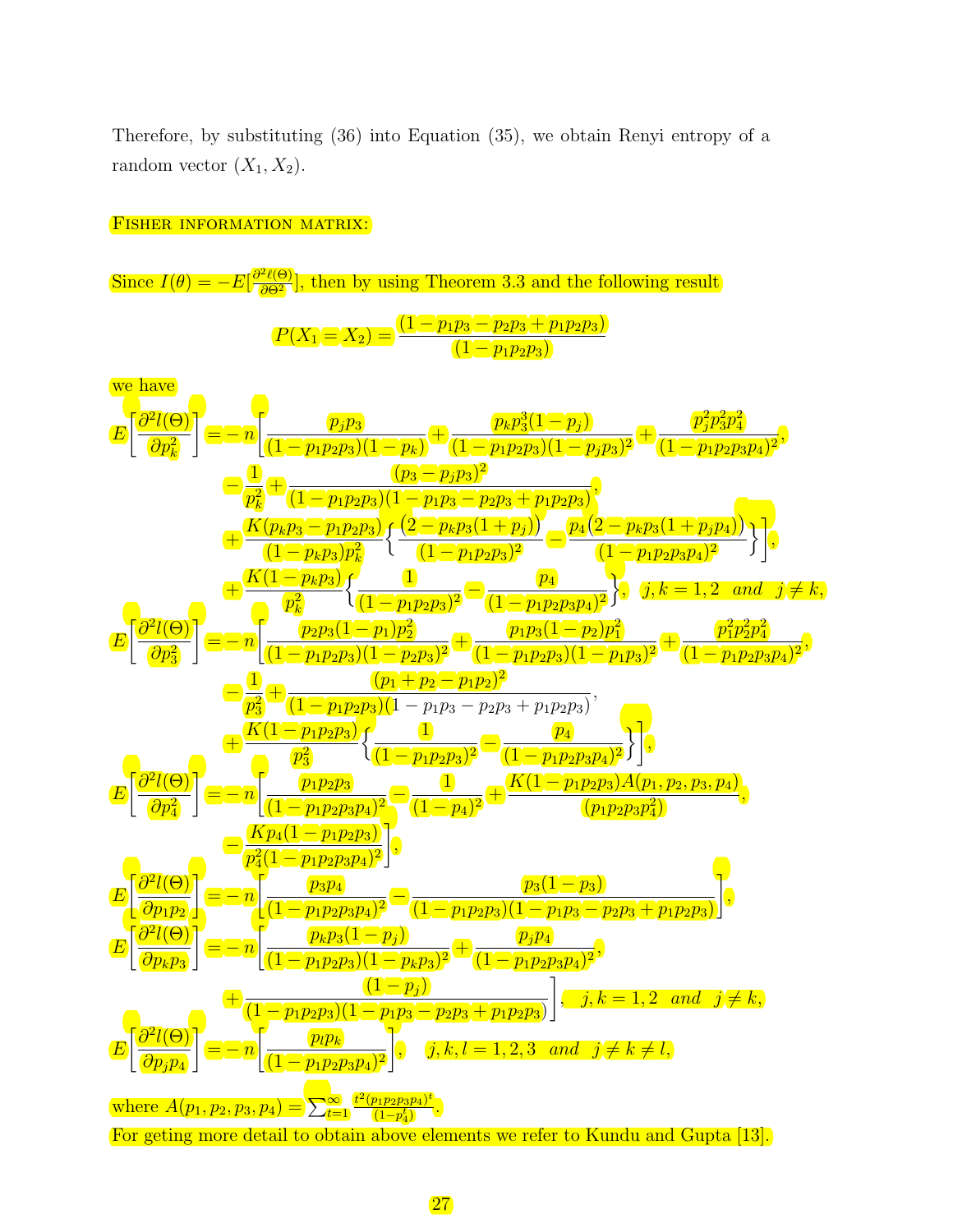# References

- [1] D. K. Al-Mutairi, M. E. Ghitany, and D. Kundu, A new bivariate distribution with weighted exponential marginals and its multivariate generalization, Statistical Papers. 52 (2011), 921-936.
- [2] D. K. Al-Mutairi, M. E. Ghitany, and D. Kundu, Weighted Weibull distribution: bivariate and multivariate cases, Brazilian Journal of Probability and Statistics, 2017, to appear.
- [3] B.C. Arnold, R.J. Beaver, Skewed multivariate models related to hidden truncation and /or selective reporting (with discussion). Test II. (2002), 754 .
- [4] A. Azzalini, A class of distributions which includes the normal ones. Scandinavian Journal of Statistics. 12 (1985), 171-178
- [5] A. P. Basu, and S. Dhar, Bivariate Geometric Distribution, Journal Applied Statistical Science. 2(1) (1995), 3344.
- [6] D. Bhati, and S. Joshi, Weighted geometric distribution with a new characterization of geometric distribution, arXiv preprint arXiv:1512.07139. (2015).
- [7] S. K. Dhar, Modeling with a bivariate geometric distribution, Advances on Methodological and Applied Aspects of Probability and Statistics. 1 (2003), 101-109.
- [8] M.G. Genton, Skew-Elliptical Distributions and their Applications: A Journey Beyond Normality, Chapman and Hall/CRS, New York, 2004.
- [9] R.D. Gupta, and D. Kundu, A new class of weighted exponential distributions, Statistics. 43 (2009), 621-634.
- [10] A. Jamalizadeh, and D. Kundu, Weighted MarshallOlkin bivariate exponential distribution, Statistics. 47(5) (2013), 917-928.
- [11] O. Kharazmi, A. Mahdavi, and M. Fathizadeh, Generalized weighted exponential distribution, Communications in Statistics-Simulation and Computation. 44 (6) (2015), 1557-1569.
- [12] H. Krishna, and P. S. Pundir, A bivariate geometric distribution with applications to reliability, Communications in StatisticsTheory and Methods. 38(7) (2009),1079-1093.